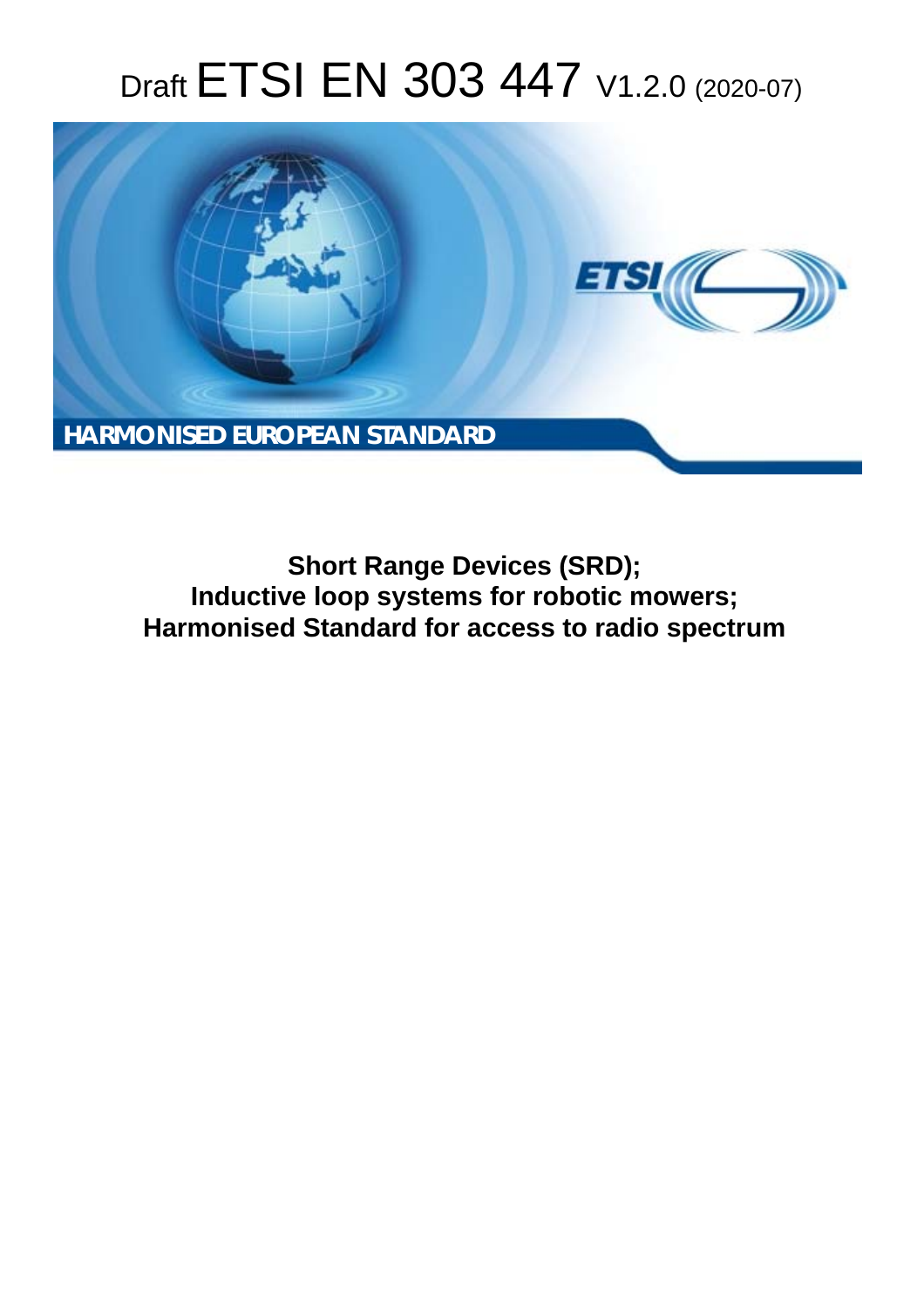Reference REN/ERM-TG28-552

Keywords harmonised standard, inductive, measurement, radio

#### *ETSI*

#### 650 Route des Lucioles F-06921 Sophia Antipolis Cedex - FRANCE

Tel.: +33 4 92 94 42 00 Fax: +33 4 93 65 47 16

Siret N° 348 623 562 00017 - NAF 742 C Association à but non lucratif enregistrée à la Sous-Préfecture de Grasse (06) N° 7803/88

#### *Important notice*

The present document can be downloaded from: <http://www.etsi.org/standards-search>

The present document may be made available in electronic versions and/or in print. The content of any electronic and/or print versions of the present document shall not be modified without the prior written authorization of ETSI. In case of any existing or perceived difference in contents between such versions and/or in print, the prevailing version of an ETSI deliverable is the one made publicly available in PDF format at [www.etsi.org/deliver](http://www.etsi.org/deliver).

Users of the present document should be aware that the document may be subject to revision or change of status. Information on the current status of this and other ETSI documents is available at <https://portal.etsi.org/TB/ETSIDeliverableStatus.aspx>

If you find errors in the present document, please send your comment to one of the following services: <https://portal.etsi.org/People/CommiteeSupportStaff.aspx>

#### *Copyright Notification*

No part may be reproduced or utilized in any form or by any means, electronic or mechanical, including photocopying and microfilm except as authorized by written permission of ETSI. The content of the PDF version shall not be modified without the written authorization of ETSI. The copyright and the foregoing restriction extend to reproduction in all media.

> © ETSI 2020. All rights reserved.

**DECT™**, **PLUGTESTS™**, **UMTS™** and the ETSI logo are trademarks of ETSI registered for the benefit of its Members. **3GPP™** and **LTE™** are trademarks of ETSI registered for the benefit of its Members and of the 3GPP Organizational Partners. **oneM2M™** logo is a trademark of ETSI registered for the benefit of its Members and of the oneM2M Partners. **GSM®** and the GSM logo are trademarks registered and owned by the GSM Association.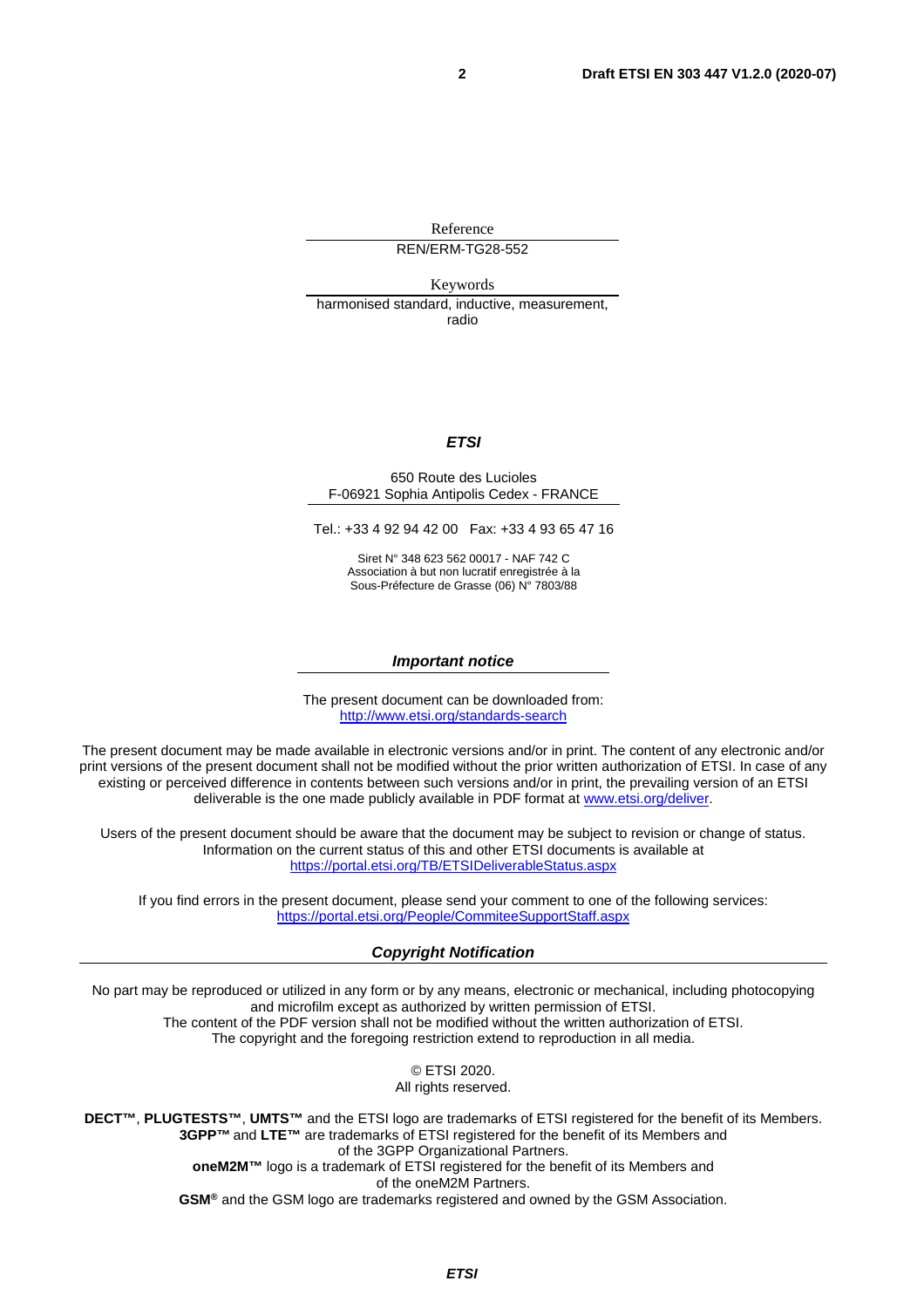## Contents

| 1                  |  |  |  |
|--------------------|--|--|--|
| 2                  |  |  |  |
| 2.1                |  |  |  |
| 2.2                |  |  |  |
| 3                  |  |  |  |
| 3.1<br>3.2         |  |  |  |
| 3.3                |  |  |  |
| 4                  |  |  |  |
| 4.1                |  |  |  |
| 4.2                |  |  |  |
| 4.2.1              |  |  |  |
| 4.2.2              |  |  |  |
| 4.2.2.1            |  |  |  |
| 4.2.2.2            |  |  |  |
| 4.2.2.3<br>4.2.3   |  |  |  |
| 4.3                |  |  |  |
| 4.3.1              |  |  |  |
| 4.3.1.1            |  |  |  |
| 4.3.1.2            |  |  |  |
| 4.3.1.3            |  |  |  |
| 4.3.1.4            |  |  |  |
| 4.3.2              |  |  |  |
| 4.3.2.1            |  |  |  |
| 4.3.2.2<br>4.3.2.3 |  |  |  |
| 4.3.2.4            |  |  |  |
| 4.3.3              |  |  |  |
| 4.3.3.1            |  |  |  |
| 4.3.3.2            |  |  |  |
| 4.3.3.3            |  |  |  |
| 4.3.3.4            |  |  |  |
| 4.3.4              |  |  |  |
| 4.3.4.1<br>4.3.4.2 |  |  |  |
| 4.3.4.3            |  |  |  |
| 4.3.4.4            |  |  |  |
| 4.4                |  |  |  |
| 4.4.1              |  |  |  |
| 4.4.2              |  |  |  |
| 4.4.2.1            |  |  |  |
| 4.4.2.2            |  |  |  |
| 4.4.2.3<br>4.4.2.4 |  |  |  |
| 4.4.3              |  |  |  |
| 4.4.3.1            |  |  |  |
| 4.4.3.2            |  |  |  |
| 4.4.3.3            |  |  |  |
| 4.4.3.4            |  |  |  |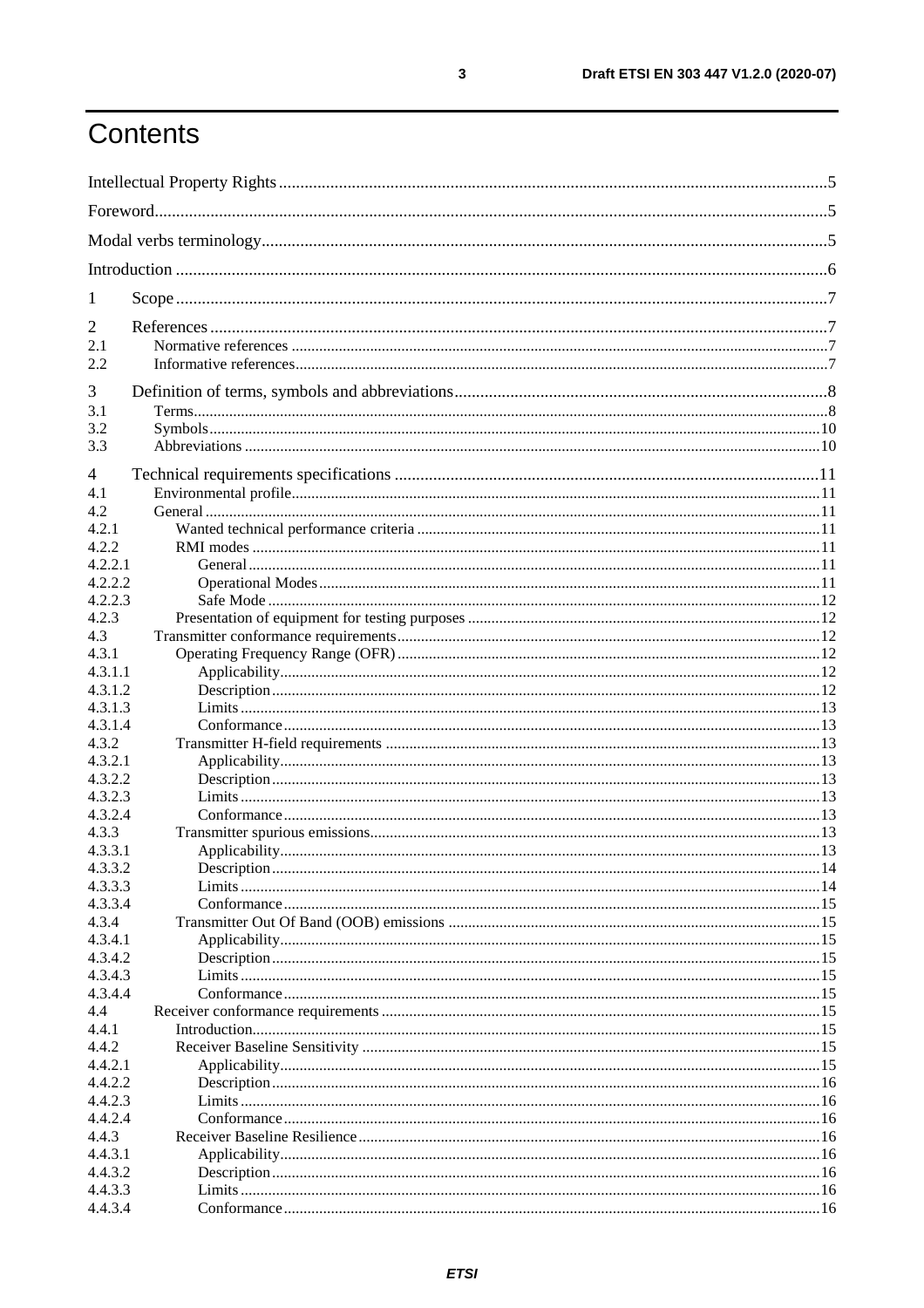|                    | <b>Annex E</b> (informative): |                                                                                                |  |
|--------------------|-------------------------------|------------------------------------------------------------------------------------------------|--|
|                    | <b>Annex D</b> (informative): | TX spurious emission limit assessment below 9 kHz35                                            |  |
| C.2                |                               |                                                                                                |  |
|                    |                               |                                                                                                |  |
| C.1                |                               |                                                                                                |  |
|                    | <b>Annex C</b> (informative): | Justification for missing RX-requirements from ETSI EG 203 336 33                              |  |
| B.2                |                               |                                                                                                |  |
| <b>B.1.5</b>       |                               |                                                                                                |  |
| <b>B.1.4</b>       |                               |                                                                                                |  |
| <b>B.1.3</b>       |                               |                                                                                                |  |
| <b>B.1.2</b>       |                               | General setup and measurement procedure for the current measurement with artificial antenna 29 |  |
| B.1<br>B.1.1       |                               |                                                                                                |  |
|                    |                               |                                                                                                |  |
|                    | <b>Annex B</b> (normative):   |                                                                                                |  |
|                    | <b>Annex A (informative):</b> | Relationship between the present document and the essential                                    |  |
|                    |                               |                                                                                                |  |
| 6.3.3.2<br>6.3.3.3 |                               |                                                                                                |  |
| 6.3.3.1            |                               |                                                                                                |  |
| 6.3.3              |                               |                                                                                                |  |
| 6.3.2.2            |                               |                                                                                                |  |
| 6.3.2.1            |                               |                                                                                                |  |
| 6.3.2              |                               |                                                                                                |  |
| 6.3<br>6.3.1       |                               |                                                                                                |  |
| 6.2.3              |                               |                                                                                                |  |
| 6.2.2              |                               |                                                                                                |  |
| 6.2.1              |                               |                                                                                                |  |
| 6.2                |                               |                                                                                                |  |
| 6.1                |                               |                                                                                                |  |
| 6                  |                               |                                                                                                |  |
| 5.4                |                               |                                                                                                |  |
| 5.3                |                               |                                                                                                |  |
| 5.1<br>5.2         |                               |                                                                                                |  |
| $\mathfrak{S}$     |                               |                                                                                                |  |
|                    |                               |                                                                                                |  |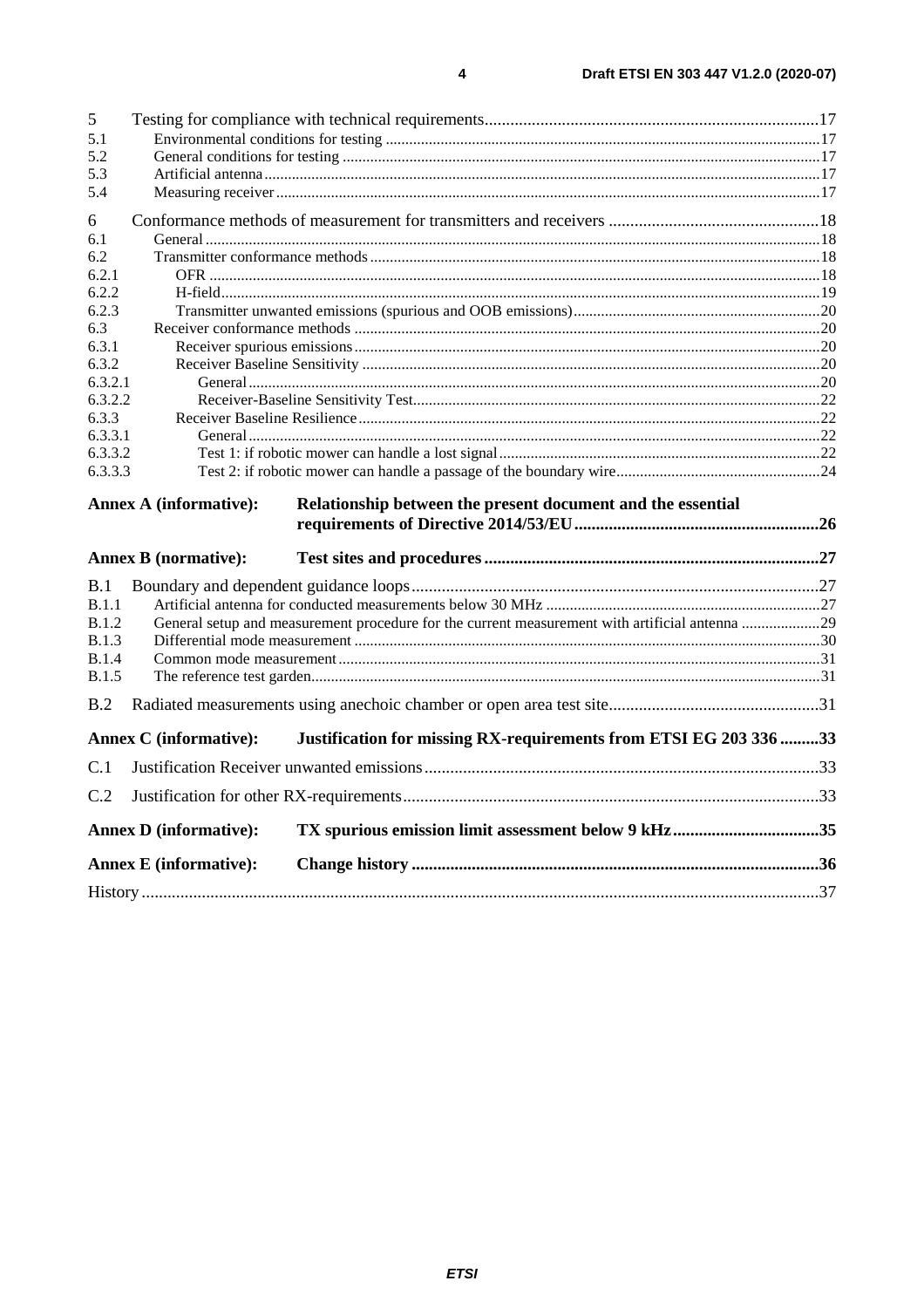## <span id="page-4-0"></span>Intellectual Property Rights

#### Essential patents

IPRs essential or potentially essential to normative deliverables may have been declared to ETSI. The information pertaining to these essential IPRs, if any, is publicly available for **ETSI members and non-members**, and can be found in ETSI SR 000 314: *"Intellectual Property Rights (IPRs); Essential, or potentially Essential, IPRs notified to ETSI in respect of ETSI standards"*, which is available from the ETSI Secretariat. Latest updates are available on the ETSI Web server ([https://ipr.etsi.org/\)](https://ipr.etsi.org/).

Pursuant to the ETSI IPR Policy, no investigation, including IPR searches, has been carried out by ETSI. No guarantee can be given as to the existence of other IPRs not referenced in ETSI SR 000 314 (or the updates on the ETSI Web server) which are, or may be, or may become, essential to the present document.

#### **Trademarks**

The present document may include trademarks and/or tradenames which are asserted and/or registered by their owners. ETSI claims no ownership of these except for any which are indicated as being the property of ETSI, and conveys no right to use or reproduce any trademark and/or tradename. Mention of those trademarks in the present document does not constitute an endorsement by ETSI of products, services or organizations associated with those trademarks.

## Foreword

This draft Harmonised European Standard (EN) has been produced by ETSI Technical Committee Electromagnetic compatibility and Radio spectrum Matters (ERM), and is now submitted for the combined Public Enquiry and Vote phase of the ETSI standards EN Approval Procedure.

The present document has been prepared under the Commission's standardisation request C(2015) 5376 final [\[i.6](#page-7-0)] to provide one voluntary means of conforming to the essential requirements of Directive 2014/53/EU on the harmonisation of the laws of the Member States relating to the making available on the market of radio equipment and repealing Directive 1999/5/EC [\[i.3\]](#page-7-0).

Once the present document is cited in the Official Journal of the European Union under that Directive, compliance with the normative clauses of the present document given in table A.1 confers, within the limits of the scope of the present document, a presumption of conformity with the corresponding essential requirements of that Directive, and associated EFTA regulations.

| <b>Proposed national transposition dates</b>                                                |                                 |  |
|---------------------------------------------------------------------------------------------|---------------------------------|--|
| Date of latest announcement of this EN (doa):                                               | 3 months after ETSI publication |  |
| Date of latest publication of new National Standard<br>or endorsement of this $EN$ (dop/e): | 6 months after doa              |  |
| Date of withdrawal of any conflicting National Standard (dow):                              | 18 months after doa             |  |

## Modal verbs terminology

In the present document "**shall**", "**shall not**", "**should**", "**should not**", "**may**", "**need not**", "**will**", "**will not**", "**can**" and "**cannot**" are to be interpreted as described in clause 3.2 of the [ETSI Drafting Rules](https://portal.etsi.org/Services/editHelp!/Howtostart/ETSIDraftingRules.aspx) (Verbal forms for the expression of provisions).

"**must**" and "**must not**" are **NOT** allowed in ETSI deliverables except when used in direct citation.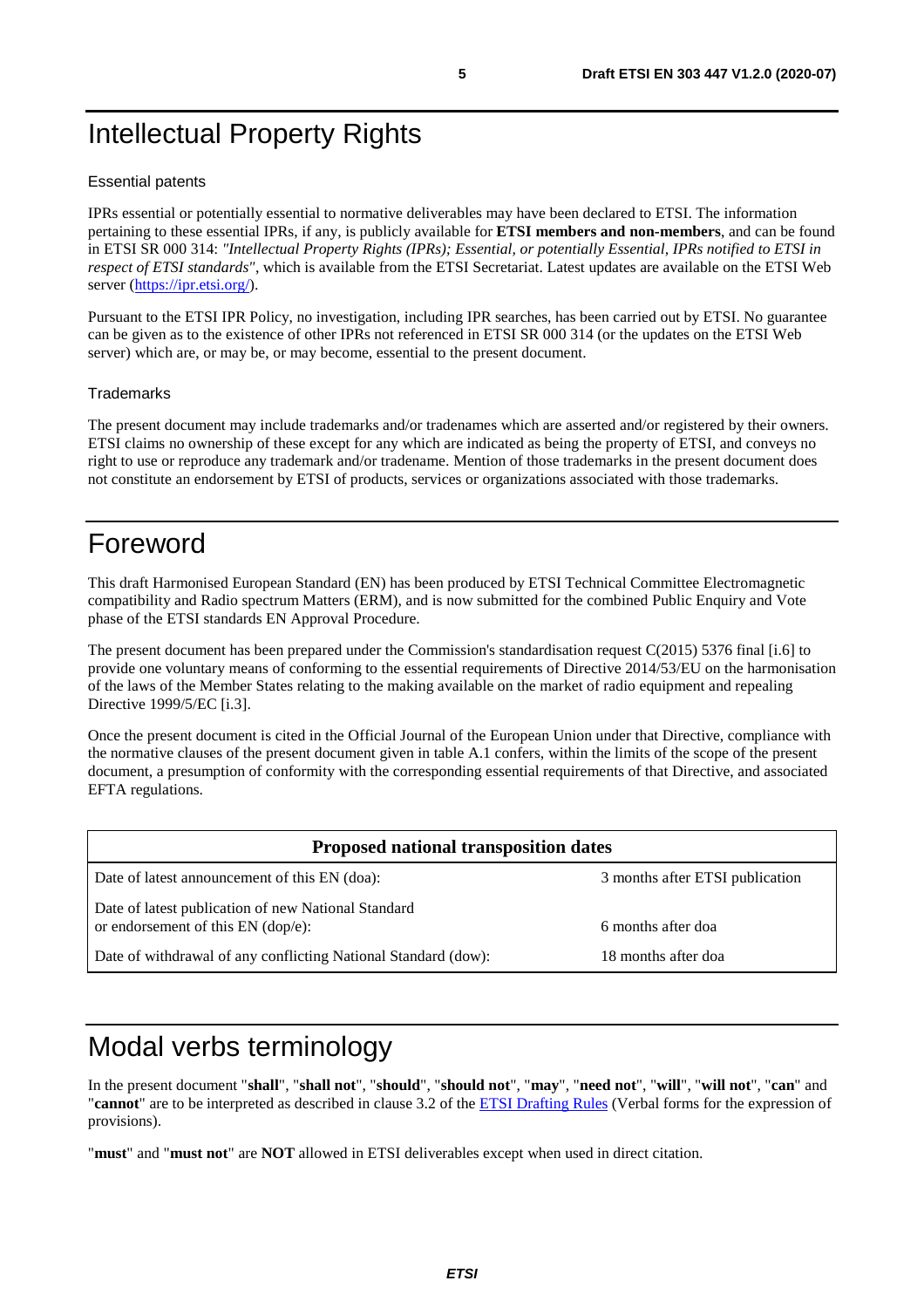## <span id="page-5-0"></span>Introduction

The present document covers Robotic Mowers with Inductive loop systems (RMI) using the frequency range below 148,5 kHz. An RMI system includes:

- RMI docking station: charging stations for the robotic mower and the signal generator/antenna connecting point for the signals on the integral antenna and boundary wire.
- Robotic Mower: receiving part inside the RMI.
- Boundary Wire: user installed antenna.

The present document is structured as follows:

- Clauses 1 through 3 provide a general description on the types of equipment covered by the present document and the definitions, symbols and abbreviations used.
- Clause 4 provides the technical requirements specifications, limits and conformance relative to transmitter and receiver.
- Clause 5 specifies the conditions and information for testing of the equipment and interpretation of the measurement results.
- Clause 6 specifies the required measurement methods.
- Annex A (informative) provides the relationship between the present document and the essential requirements of Directive 2014/53/EU [\[i.3](#page-7-0)].
- Annex B (normative) provides necessary information on used test sites and procedures.
- Annex C (informative) provides the justification for missing RX-requirements from ETSI EG 203 336 [[i.5](#page-7-0)].
- Annex D (informative) provides information on TX spurious emission limit assessment below 9 kHz.
- Annex E (informative) provides information on Change history.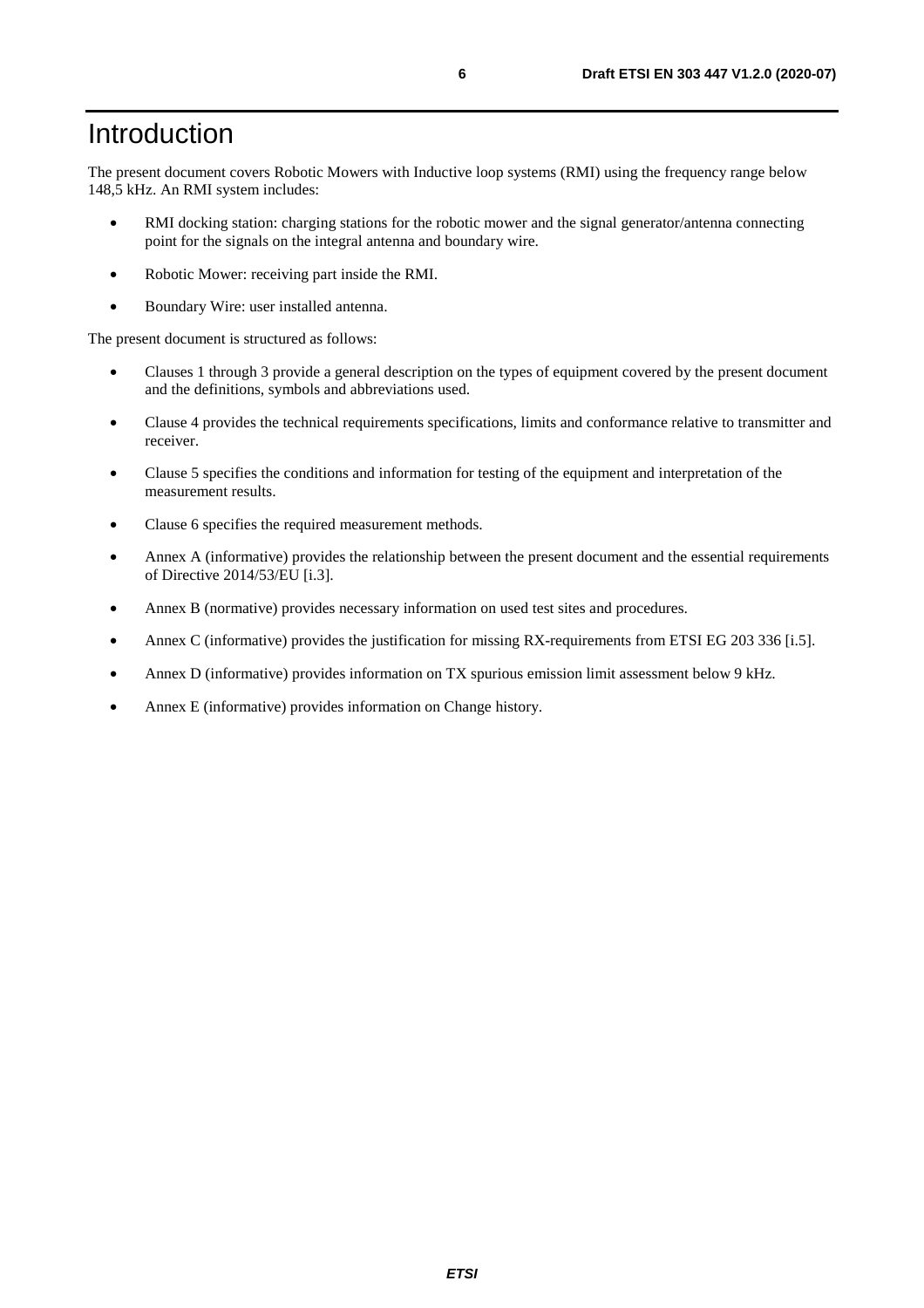## <span id="page-6-0"></span>1 Scope

The present document specifies technical characteristics and methods of measurements for Robotic Mowers with Inductive loop systems (RMI) below 148,5 kHz.

These radio equipment types are capable of operating in all or part of the frequency bands given in table 1.

| Permitted range of operation    |                                                                                                                                                                                    |  |  |
|---------------------------------|------------------------------------------------------------------------------------------------------------------------------------------------------------------------------------|--|--|
| 100 Hz to 148,5 kHz<br>Transmit |                                                                                                                                                                                    |  |  |
| Receive                         | 100 Hz to 148,5 kHz                                                                                                                                                                |  |  |
| NOTE:                           | It should be noted that the frequency range between 9 kHz and<br>148,5 kHz is EU wide harmonised for inductive Short Range<br>Devices according to EC Decision 2017/1483/EU [i.2]. |  |  |

| Table 1: Permitted range of operation |  |
|---------------------------------------|--|
|---------------------------------------|--|

NOTE 1: The relationship between the present document and essential requirements of article 3.2 of Directive 2014/53/EU [\[i.3](#page-7-0)] is given in Annex A.

The present document only covers RMI systems with antenna sizes smaller than 1,67 km, see CEPT/ERC/REC 70-03 [\[i.1](#page-7-0)], Annex 9.

NOTE 2: The antenna size is described by the distance between those two points on the antenna that have the largest distance between them (e.g. for a rectangle shaped antenna the largest diagonal; for a circular shaped antenna the diameter).

## 2 References

## 2.1 Normative references

References are either specific (identified by date of publication and/or edition number or version number) or nonspecific. For specific references, only the cited version applies. For non-specific references, the latest version of the referenced document (including any amendments) applies.

Referenced documents which are not found to be publicly available in the expected location might be found at <https://docbox.etsi.org/Reference/>.

NOTE: While any hyperlinks included in this clause were valid at the time of publication, ETSI cannot guarantee their long term validity.

The following referenced documents are necessary for the application of the present document.

[1] ETSI EN 300 330 (V2.1.1) (02-2017): "Short Range Devices (SRD); Radio equipment in the frequency range 9 kHz to 25 MHz and inductive loop systems in the frequency range 9 kHz to 30 MHz; Harmonised Standard covering the essential requirements of article 3.2 of Directive 2014/53/EU".

## 2.2 Informative references

References are either specific (identified by date of publication and/or edition number or version number) or non-specific. For specific references, only the cited version applies. For non-specific references, the latest version of the referenced document (including any amendments) applies.

NOTE: While any hyperlinks included in this clause were valid at the time of publication, ETSI cannot guarantee their long term validity.

The following referenced documents are not necessary for the application of the present document but they assist the user with regard to a particular subject area.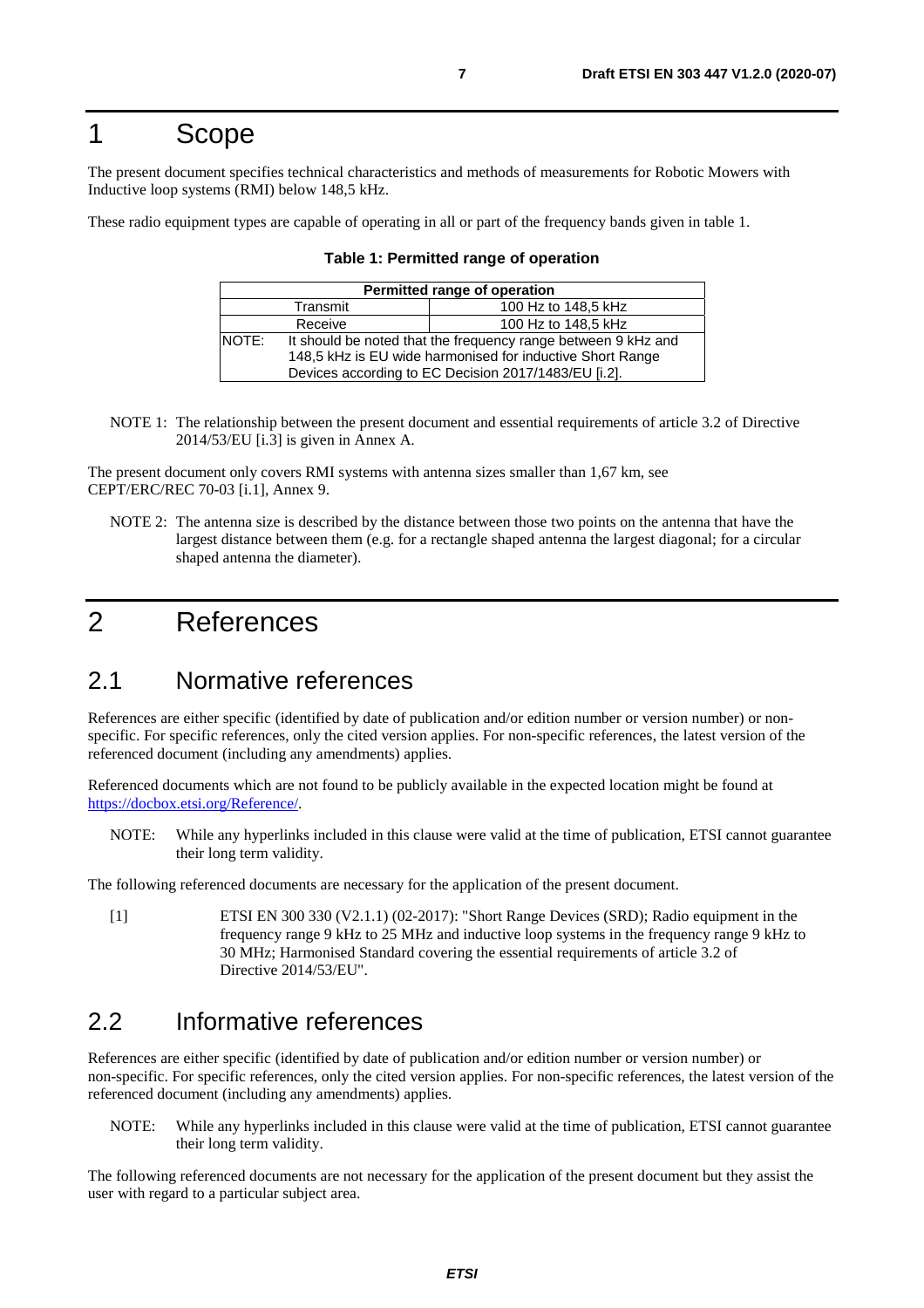- <span id="page-7-0"></span>[i.1] CEPT/ERC/REC 70-03: "Relating to the use of Short Range Devices (SRD)".
- [i.2] EC Decision 2017/1483/EU: "Commission Implementing Decision (EU) 2017/1483 of 8 August 2017 amending Decision 2006/771/EC on harmonisation of the radio spectrum for use by short-range devices and repealing Decision 2006/804/EC".
- [i.3] Directive 2014/53/EU of the European Parliament and of the Council of 16 April 2014 on the harmonisation of the laws of the Member States relating to the making available on the market of radio equipment and repealing Directive 1999/5/EC.
- [i.4] CEPT/ERC/REC 74-01: "Unwanted emissions in the spurious domain".
- [i.5] ETSI EG 203 336 (V1.2.1): "Guide for the selection of technical parameters for the production of Harmonised Standards covering article 3.1(b) and article 3.2 of Directive 2014/53/EU".
- [i.6] Commission Implementing Decision C(2015) 5376 final of 4.8.2015 on a standardisation request to the European Committee for Electrotechnical Standardisation and to the European Telecommunications Standards Institute as regards radio equipment in support of Directive 2014/53/EU of the European Parliament and of the Council.
- [i.7] EGMF Robotic Mowers Boundary Wire Standard RLM003-1.1/2016.
- [i.8] EN 50636-2-107:2015: "Safety of household and similar appliances Part 2-107: Particular requirements for robotic battery powered electrical lawnmowers", produced by CENELEC.
- [i.9] ETSI EN 303 348: "Induction loop systems intended to assist the hearing impaired in the frequency range 10 Hz to 9 kHz; Harmonised Standard covering the essential requirements of article 3.2 of Directive 2014/53/EU".
- [i.10] ETSI EN 303 454 (V1.1.1): "Short Range Devices (SRD); Metal and object detection sensors in the frequency range 1 kHz to 148,5 kHz; Harmonised Standard covering the essential requirements of article 3.2 of Directive 2014/53/EU".
- [i.11] Directive 2006/42/EC or the European Parliament and of the Council of 17 May 2006 on machinery, and amending Directive 95/16/EC (recast).
- [i.12] Void.
- [i.13] EN 55016-1-1:2010 + A1:2010 + A2:2014: "Specification for radio disturbance and immunity measuring apparatus and methods -Part 1-1: Radio disturbance and immunity measuring apparatus - Measuring apparatus", produced by CENELEC.
- [i.14] ETSI TS 103 567 (V1.1.1): "Requirements on signal interferer handling".
- [i.15] ETSI TS 103 051 (V1.1.1) (08-2011): "Electromagnetic compatibility and Radio spectrum Matters (ERM); Expanded measurement uncertainty for the measurement of radiated electromagnetic fields".

## 3 Definition of terms, symbols and abbreviations

## 3.1 Terms

For the purposes of the present document, the terms given in ETSI EN 300 330 [\[1](#page-6-0)] and the following apply:

**99 % OBW function:** measurement function of a spectrum analyser to measure the OBW

**antenna:** integral antenna, boundary loop, and/or guidance loop (both dependent and independent) which are used in the RMI

NOTE 1: The inductive wire loops are installed dependent from the shape of the garden.

NOTE 2: To clarify the different loops see figure 2.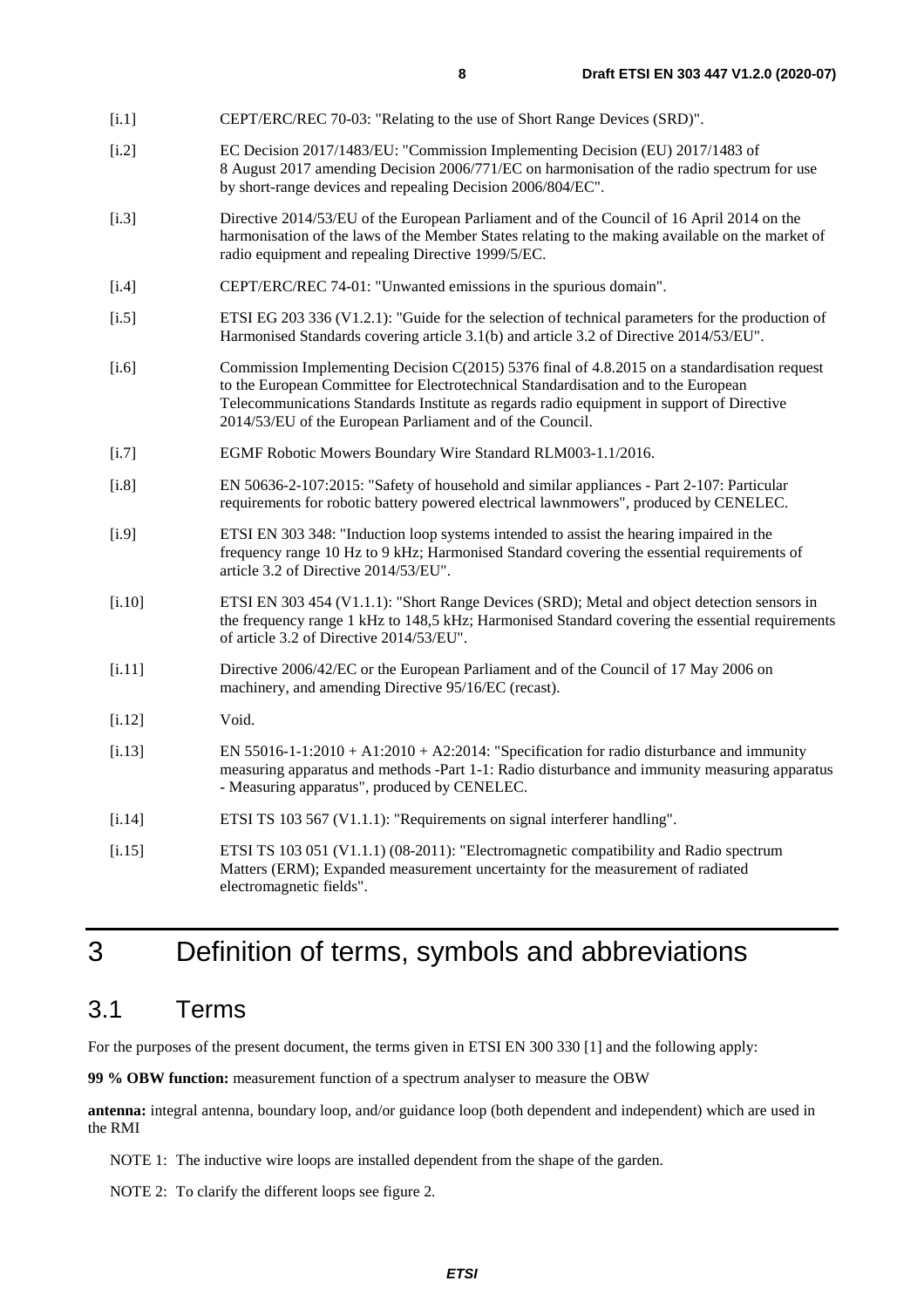**boundary loop:** inductive wire loop which is defined by manufacturer and prepared by the user

NOTE 1: It can be implemented as a single or multiple turn coil installed by the user in accordance with instruction from the manufacturer for the purpose of generating magnetic fields to determine the working area.

NOTE 2: To clarify the different loops see figure 2.

**dependent guidance loop:** guidance loop which is connected to boundary loop (e.g. via a T-junction) and the RMI docking station

NOTE: To clarify the different loops see figure 2.

**guidance loop:** inductive wire loop which is defined by manufacturer and prepared by the user

NOTE: To clarify the different loops see figure 2.

**inductive loop:** electrical loop either wire or coil, where current is fed in order to generate a magnetic field intended for guidance and/or communication with the robotic mower

NOTE: To clarify the different loops see figure 2.

**integral antenna:** single or multiple turn inductive loop preinstalled inside the RMI docking station

NOTE: To clarify the different loops see figure 2.

**integral receiving antenna:** single or multiple turn inductive loop preinstalled inside the robotic mower

**Occupied BandWidth (OBW):** width of a frequency band such that, below the lower and above the upper frequency limits, the mean powers emitted are each equal to 0,5 % of the total mean power of a given emission

NOTE: To clarify Occupied BandWidth (OBW), see figure 1.



**Figure 1: Occupied BandWidth (OBW)** 

**RMI docking station:** charging station for the robotic mower and the signal generator for the inductive loop(s) and, if applicable, integral antenna(s)

NOTE: The RMI docking station can be seen as the signal generator/antenna connecting point. In addition, it is the automatic battery charging facility located on or within the working area.

**robotic mower:** mobile part of the RMI including cutting means

NOTE: It is the receiving part inside the RMI.

**Robotic Mower with Inductive loop system (RMI):** system that include robotic mower, power supply, docking station, and inductive loop(s)

**working area:** area in which the RMI can function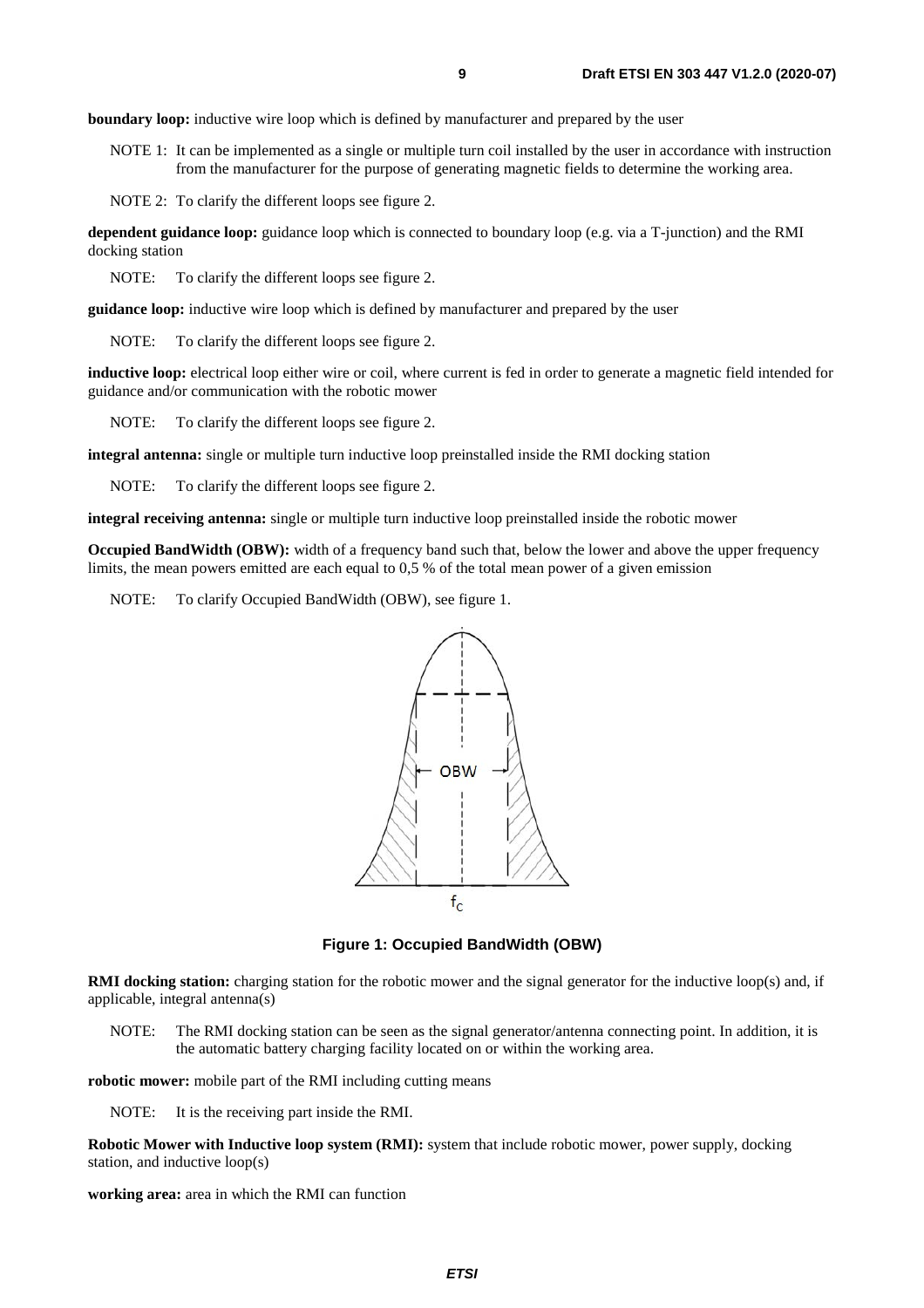<span id="page-9-0"></span>



## 3.2 Symbols

For the purposes of the present document, the symbols given in ETSI EN 300 330 [\[1\]](#page-6-0) and the following apply:

| $C_{\rm _A}$     | filtering capacitors of the artificial antenna          |
|------------------|---------------------------------------------------------|
| $f_c$            | centre frequency of the OFR                             |
| $f_{\rm H}$      | highest frequency of the OFR                            |
| f <sub>L</sub>   | lowest frequency of the OFR                             |
| $f_{\rm SH}$     | higher frequency border between OOB and spurious domain |
| $f_{\rm SL}$     | lower frequency border between OOB and spurious domain  |
| $I_{CM}$         | Common mode current                                     |
| $I_{DM}$         | Differential mode current                               |
| $L_{A}$          | inductive part of the artificial antenna                |
| $R_{A}$          | low frequency resistive part of the artificial antenna  |
| $R_{c}$          | common mode resistive part of the artificial antenna    |
| $R_{D}$          | high frequency resistive part of the artificial antenna |
| $t_{\text{SWT}}$ | sweept time for TX measurement                          |

## 3.3 Abbreviations

For the purposes of the present document, the abbreviations given in ETSI EN 300 330 [\[1](#page-6-0)] and the following apply:

| <b>CM</b>   | Common Mode                                   |
|-------------|-----------------------------------------------|
| DM          | Differential Mode                             |
| <b>EGMF</b> | European Garden Machinery industry Federation |
| <b>IHR</b>  | <b>Interferer Handling Requirements</b>       |
| <b>OBW</b>  | Occupied BandWidth                            |
| <b>OFR</b>  | <b>Operating Frequency Range</b>              |
| <b>OOB</b>  | Out Of Band                                   |
| <b>RMI</b>  | Robotic Mower with Inductive loop system      |
| <b>RX</b>   | Receiver                                      |
| <b>TX</b>   | Transmitter                                   |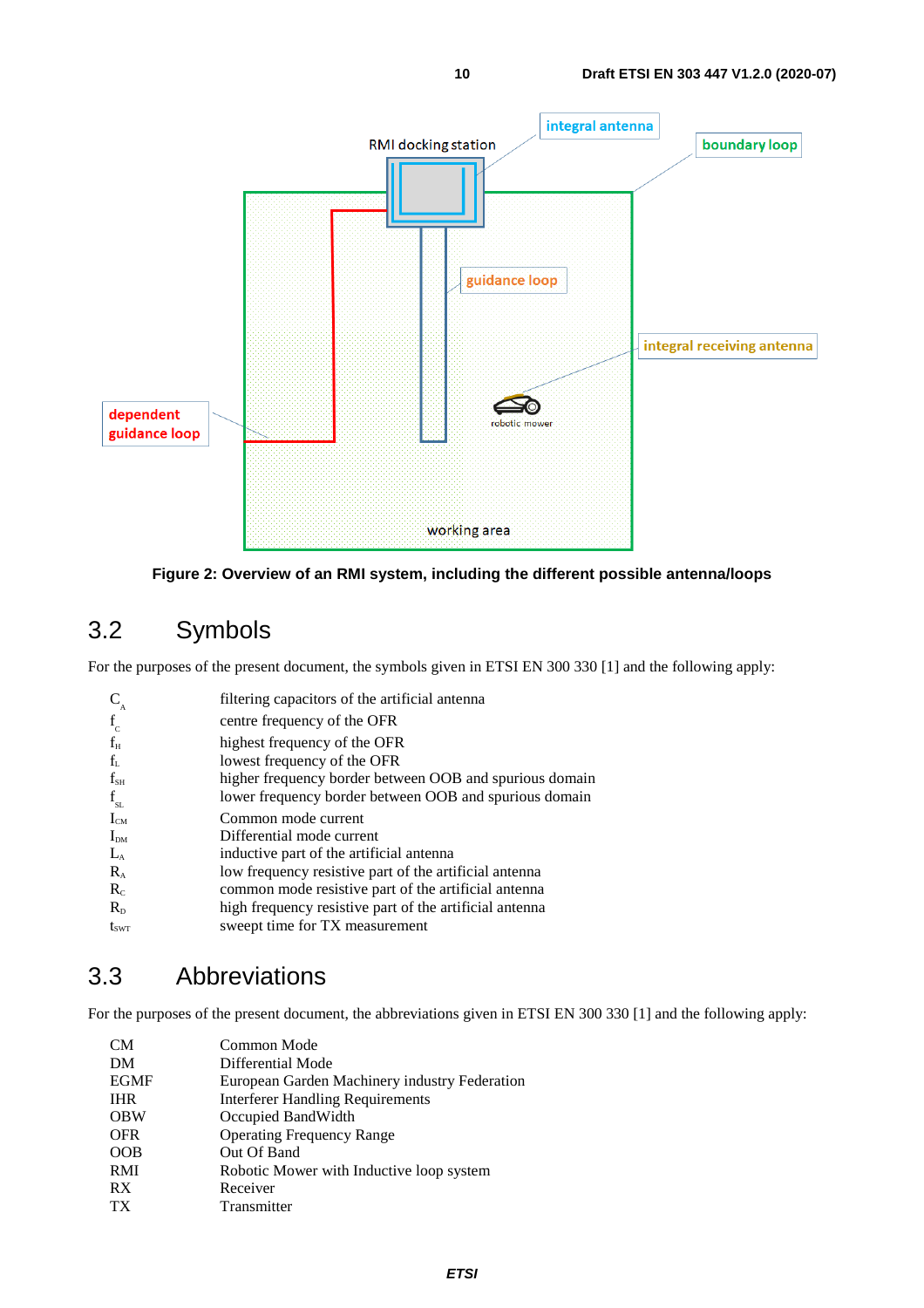## <span id="page-10-0"></span>4 Technical requirements specifications

## 4.1 Environmental profile

The technical requirements of the present document apply under the environmental profile for operation of the equipment, which shall be in accordance with its intended use. The equipment shall comply with all the technical requirements of the present document at all times when operating within the boundary limits of the operational environmental profile defined by its intended use.

## 4.2 General

## 4.2.1 Wanted technical performance criteria

In general, the robotic mower shall stay in its current operational mode (see clause 4.2.2.2), this is the wanted technical performance criteria of the RMI system.

For the purpose of the receiver performance tests, the RMI shall be able to handle two interference scenarios:

- Scenario 1: under the presence of an interfering signal, the robotic mower shall be able to detect a loss of the boundary loop signal (see clause 6.3.3.2).
- If the mower detects the loss of boundary signal, it shall react in the same way as required within the "safe" mode" (see clause 4.2.2.3). The loss of the boundary loop signal can be based on, but not limited to, switching off the boundary loop signal, disconnection of the boundary loop, or blocking of the receiver within the mower.
- Scenario 2: under the presence of an interfering signal, the robotic mower shall be able to detect the passage of the boundary wire (see clause 6.3.3.3).

### 4.2.2 RMI modes

#### 4.2.2.1 General

In this clause all general considerations for the testing of the inductive parts for the RMI in the frequency range from 100 Hz to 148,5 kHz are given.

Modes being part of an RMI are explained in the following clauses.

The manufacturer shall provide information (e.g. installation requirements), number and kind of antennas used by the RMI (e.g. boundary loop(s), guidance loop(s), integral antenna(s), etc.), see figure 2. A RMI is fabricated by one manufacturer. There is no option to swap e.g. a mower to another boundary installation. Based on the general nature (TX and RX) of an RMI, covered by the present document, the RMI shall be tested as a system.

The test set-up of the different modes shall be performed as described in clause 6.1 and Annex B.

### 4.2.2.2 Operational Modes

Operational modes of an RMI are when the robotic mower is travelling around, mowing grass, returning to the docking station and charging the battery in the docking station.

During the operational modes different combinations of the RMI antennas are active.

The test shall be performed for each active antenna in each operational mode, unless the transmitting signal to the same antenna is identical over different modes, the test of the active antenna shall be performed only once.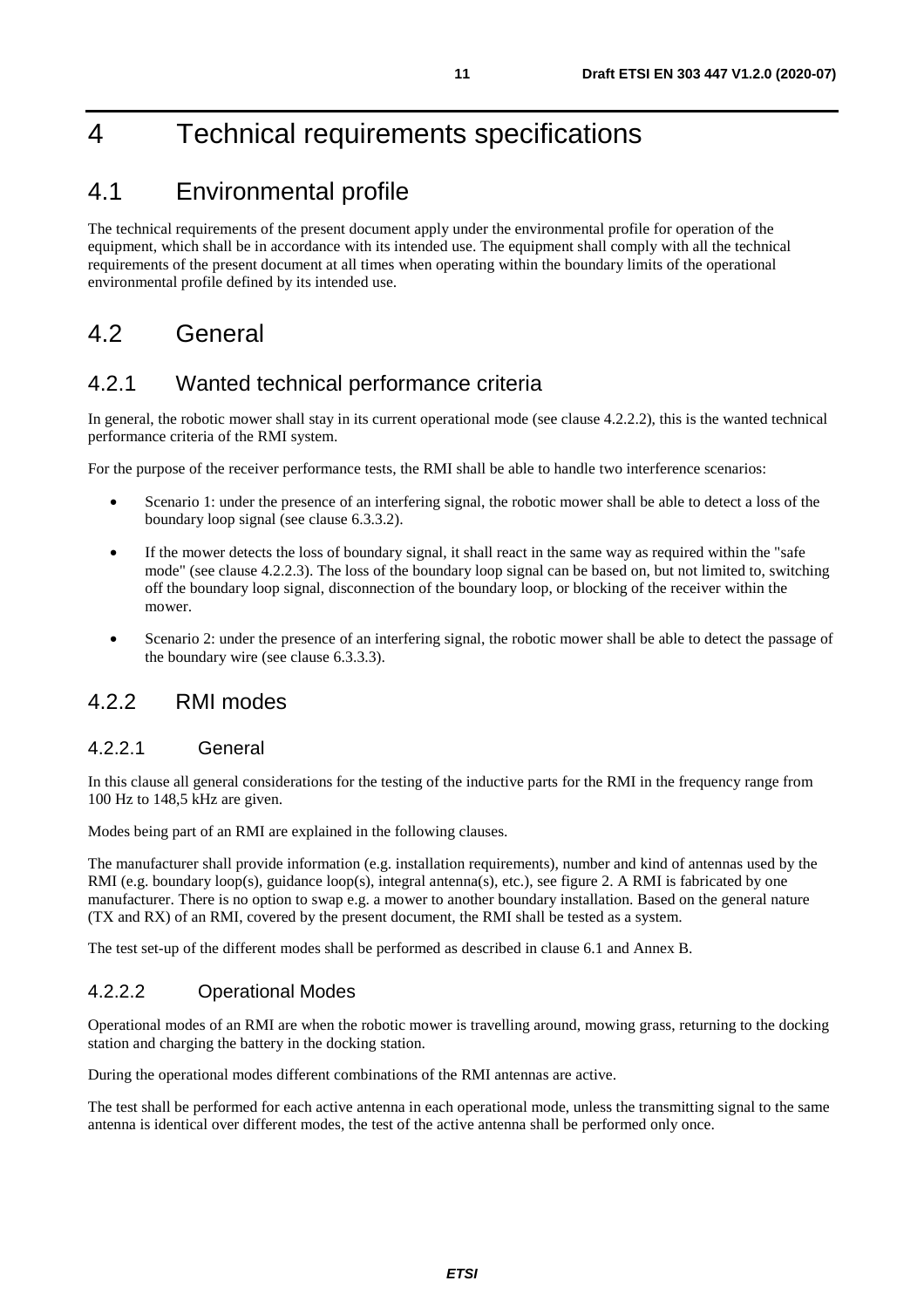### <span id="page-11-0"></span>4.2.2.3 Safe Mode

If the robotic mower does not receive its boundary signal adequately, the robotic mower switches into safe mode. This loss of signal may either be caused by a stop of the signal generation or by interference.

The safe mode is indicated that after a loss of signal the robotic mower does not travel more than 1 m and the cutting means stops within 5 seconds, see EN 50636-2-107 [\[i.8\]](#page-7-0), clause 22.104.2.

### 4.2.3 Presentation of equipment for testing purposes

Each RMI submitted for testing shall fulfil the requirements of the present document.

Additionally, technical documentation and operating manuals, sufficient to make the test, shall be supplied.

To simplify and harmonise the testing procedures between different testing laboratories, measurements shall be performed, according to the present document, on samples defined in clause 4.2.2 of ETSI EN 300 330 [[1](#page-6-0)].

## 4.3 Transmitter conformance requirements

## 4.3.1 Operating Frequency Range (OFR)

#### 4.3.1.1 Applicability

This requirement applies to all RMI.

#### 4.3.1.2 Description

The operating frequency range is the frequency range over which the RMI is transmitting. The operating frequency range of the RMI is determined by the lowest  $(f<sub>L</sub>)$  and highest frequency  $(f<sub>H</sub>)$ :

 $OFR = f_H - f_L$ 

An RMI can have more than one operating frequency range (relating to the operational modes and antennas of the RMI system, see clause 4.2.2).

For a single frequency system the OFR is equal to the Occupied BandWidth (OBW) of the RMI system as described in figure 3.



**Figure 3: Operating Frequency Range (OFR)**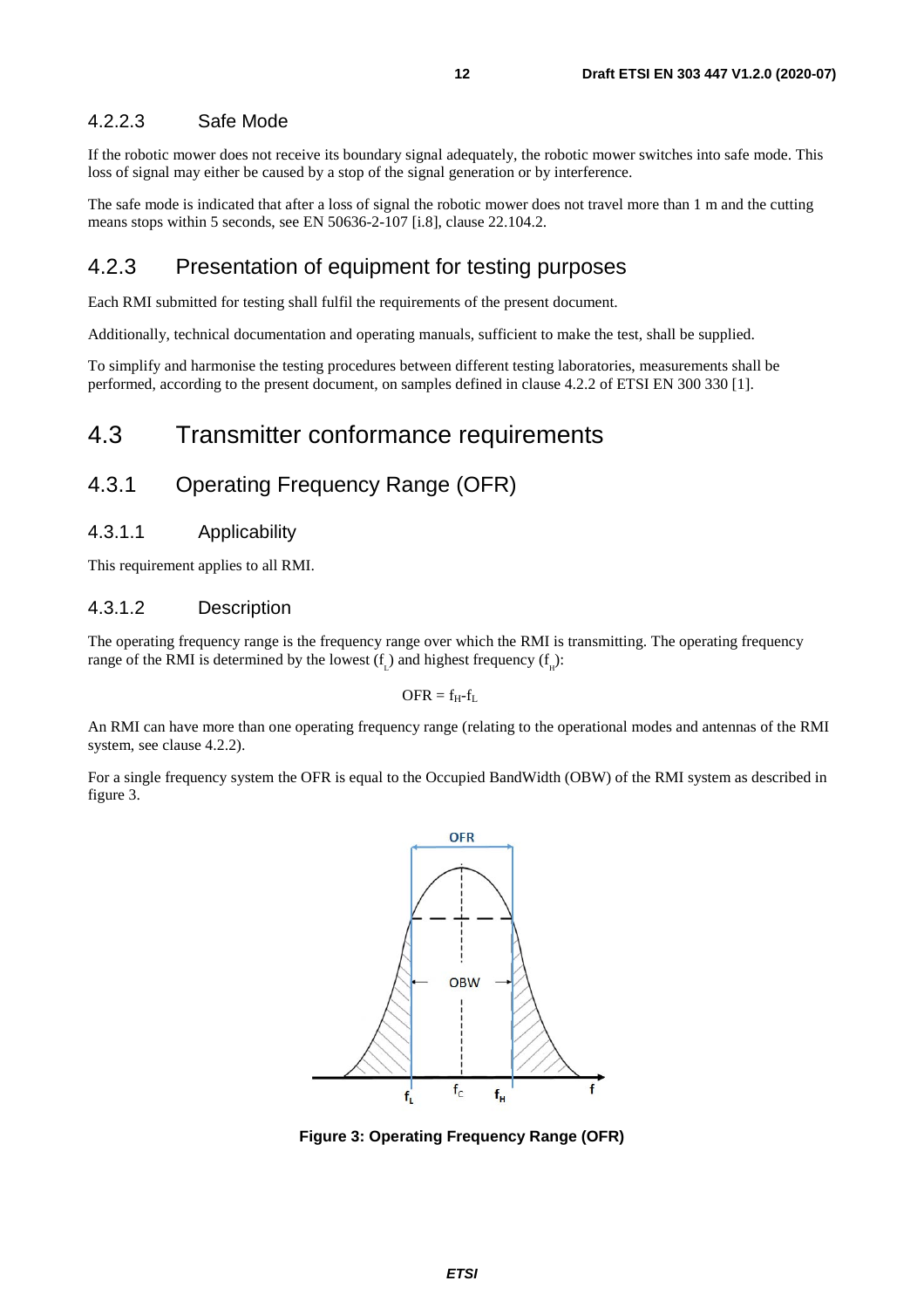### <span id="page-12-0"></span>4.3.1.3 Limits

The operating frequency range for intentional emissions shall be within the following limits:

- Upper edge of the operating frequency range:  $f_{\text{H}} \leq 148.5 \text{ kHz}$ .
- Lower edge of the operating frequency range:  $f \ge 100$  Hz.

For the spurious and OOB emission measurement procedures in clauses 4.3.3 and 4.3.4 the OFR shall be calculated as:  $f_{\text{H}}$  -  $f_{\text{L}}$  and the centre frequency as:

$$
f_c = \frac{f_H + f_L}{2}
$$

### 4.3.1.4 Conformance

The conformance test suite for operational frequency range shall be as defined in clause 6.1 (table 7).

## 4.3.2 Transmitter H-field requirements

#### 4.3.2.1 Applicability

This requirement applies to all RMI.

### 4.3.2.2 Description

The radiated H-field is defined in the direction of maximum field strength of the RMI.

### 4.3.2.3 Limits

The H-field limits for the bands 100 Hz to 148,5 kHz are provided in table 2.

#### **Table 2: H-field limits between 0,1 kHz and 148,5 kHz**

| Frequency range (kHz) | H-field strength limit $(H_f)$ dB $\mu$ A/m at 10 m                                 |  |
|-----------------------|-------------------------------------------------------------------------------------|--|
| $0.1 \le f < 9$       | 82                                                                                  |  |
| $9 \le f < 60$        | 72 descending 10 dB/dec above 0,03 MHz                                              |  |
| $60 \le f < 90$       | 42                                                                                  |  |
| $90 \le f < 119$      | 42                                                                                  |  |
| $119 \le f < 135$     | 42                                                                                  |  |
| $135 \le f < 140$     | 42                                                                                  |  |
| $140 \le f < 148.5$   | 37.7                                                                                |  |
| NOTE:                 | For the range 0,1 kHz to 9 kHz the limit is in line with CEPT/ERC/REC 70-03 [i.1],  |  |
| Annex 9.              |                                                                                     |  |
|                       | For the range 9 kHz to 148,5 kHz it is in line with EC Decision 2017/1483/EU [i.2]. |  |

### 4.3.2.4 Conformance

The conformance test suite for transmitter H-field requirements shall be as defined in clause 6.1 (table 7).

## 4.3.3 Transmitter spurious emissions

#### 4.3.3.1 Applicability

This requirement applies to all RMI.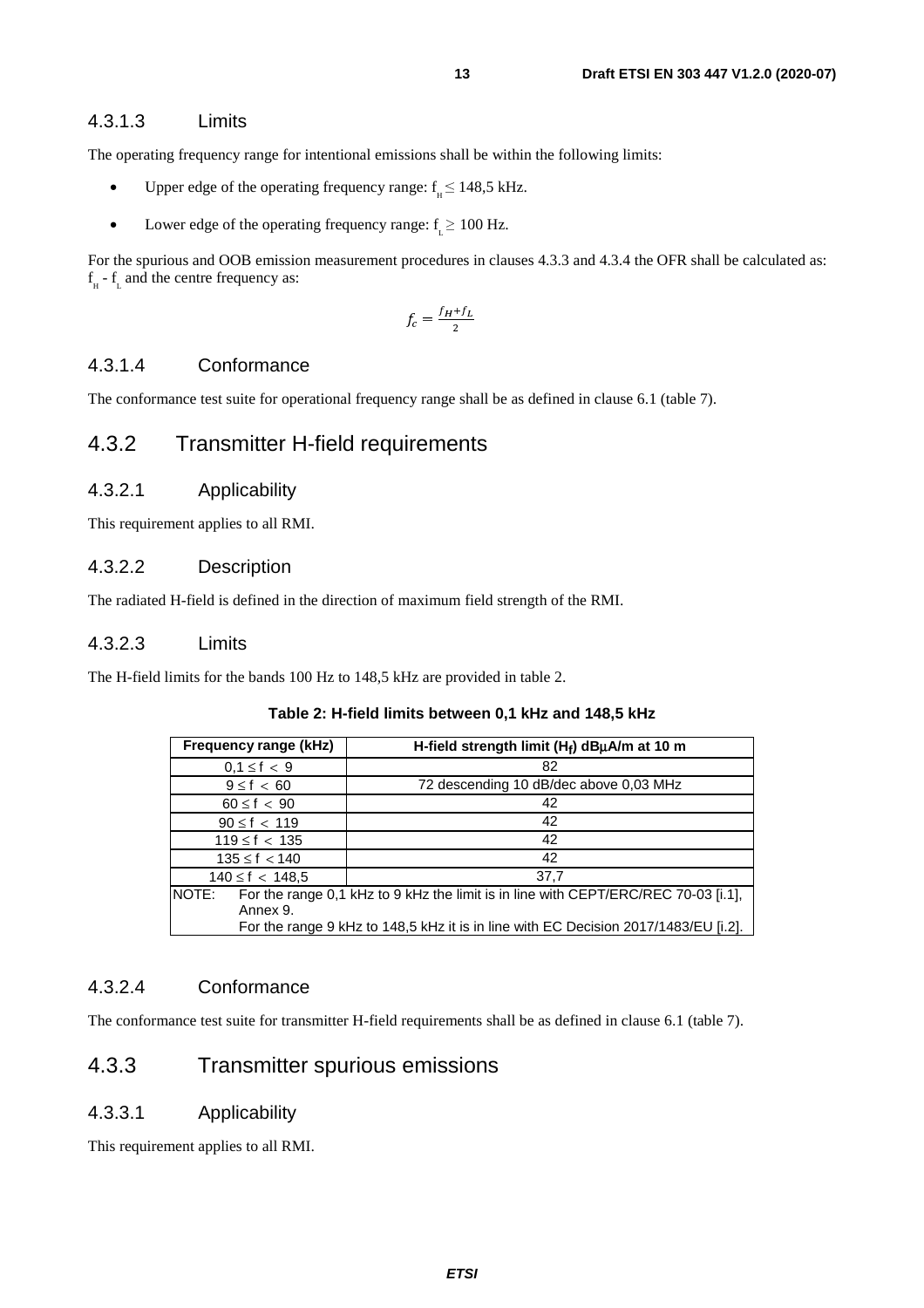#### <span id="page-13-0"></span>4.3.3.2 Description

The transmitter spurious emissions for a single frequency system are to be considered in frequency ranges defined in figure 3 ( $f < f<sub>SL</sub>$  and  $f > f<sub>SH</sub>$ ).



**Figure 4: Out of band and spurious domain of a single frequency system** 

The following additional conditions applying for  $f_{\text{sat}}$ :

- 1) For systems with  $f<sub>u</sub> \le 9$  kHz:  $f<sub>su</sub>$  shall be set to 27 kHz.
- 2) For systems with  $f_H > 9$  kHz:  $f_{SH}$  is the smallest of:
	- $f = f_c + 2.5 \times \text{OFR}$ ; or
	- $f = 148.5$  kHz.

NOTE 1:  $f_{\text{SH}}$  under number 1) above was calculated based on an assumed  $f_{\text{C}}$  of 4,5 kHz and OBW of 9 kHz.

NOTE 2: Bullet two of number 2) above ensures that the spurious limits of CEPT/ERC/REC 74-01 [[i.4\]](#page-7-0) applies above 148,5 kHz.

The following additional conditions applying for  $f<sub>st</sub>$ :

- 1) For systems with calculated  $f_{\rm SL} < 100$  Hz:  $f_{\rm SL}$  is set to 100 Hz.
- 2) The  $f_{\text{SL}}$  and  $f_{\text{SH}}$  shall be calculated based on the OFR result, see clause 4.3.1 (definition OFR) and figure 4 for the calculation.

#### 4.3.3.3 Limits

The spurious emissions shall not exceed the limits given in table 3.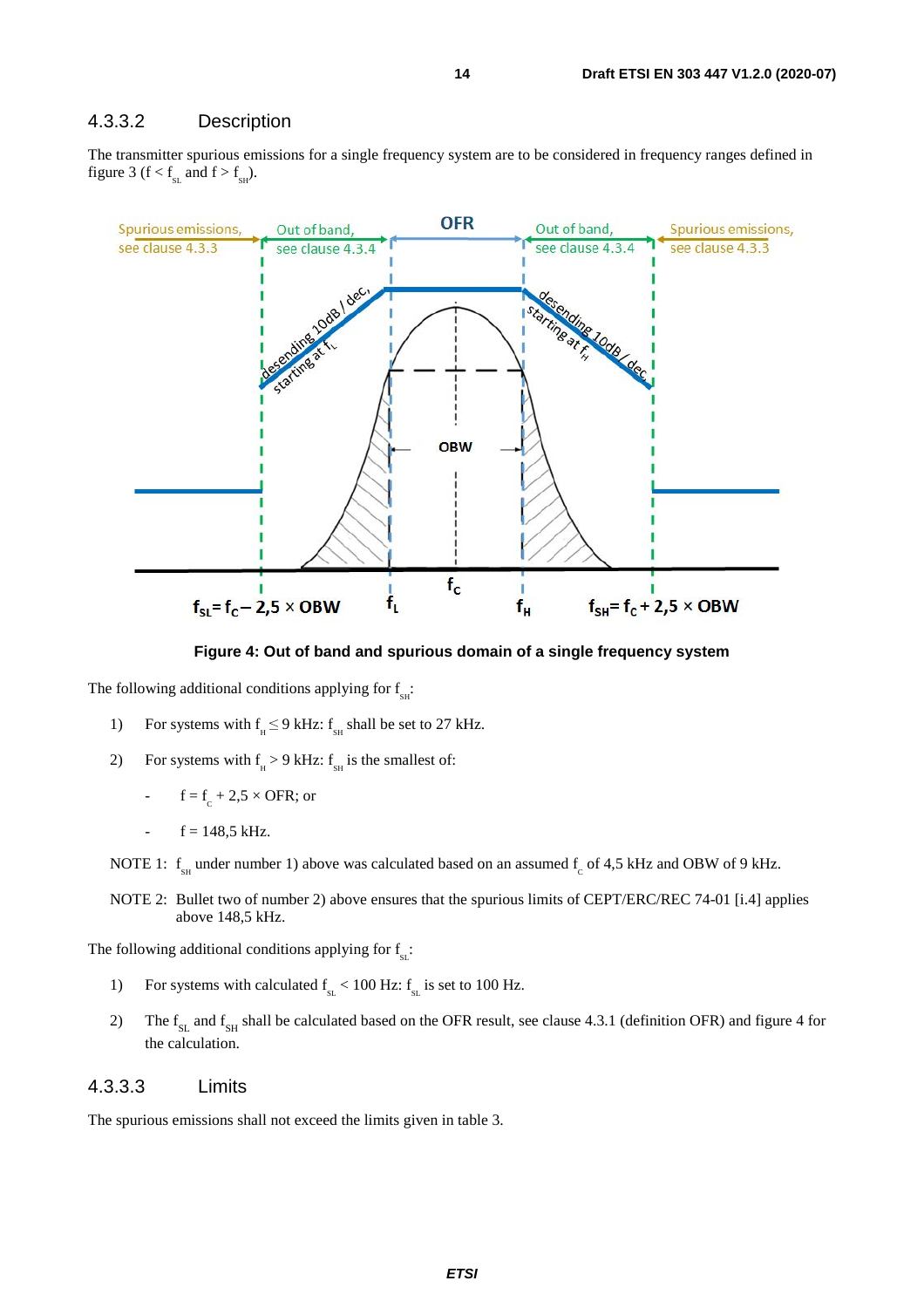<span id="page-14-0"></span>

| <b>State</b> | 100 Hz $\leq$ f $<$ 10 MHz                                                                                                                                                                                                                         | 10 MHz $\leq$ f $<$ 30 MHz | $30$ MHz $\leq$ f < 1 GHz |
|--------------|----------------------------------------------------------------------------------------------------------------------------------------------------------------------------------------------------------------------------------------------------|----------------------------|---------------------------|
| Operating    | 46,5 dBµA/m at 100 Hz descending 3 dB/oct                                                                                                                                                                                                          | $-3.5$ dB $\mu$ A/m        | $-36$ dBm                 |
|              | 100 Hz $\leq$ f < 4,78 MHz                                                                                                                                                                                                                         | 4,78 MHz $\leq$ f < 30 MHz | 30 MHz $\leq$ f $<$ 1 GHz |
| Standby      | 25 dBµA/m at 100 Hz descending 3 dB/oct                                                                                                                                                                                                            | $-22$ dBuA/m               | -57 dBm                   |
|              | NOTE 1: For the frequency range below 9 kHz: the limits are on voluntary basis, based on an EC request. ETSI<br>proposed the limits to ECC to be implemented in CEPT/ERC/REC 74-01 [i.4], for more details see Annex D<br>of the present document. |                            |                           |
|              | NOTE 2: For the frequency range above 9 kHz: the limits are in line with CEPT/ERC/REC 74-01 [i.4], Annex 2.                                                                                                                                        |                            |                           |

**Table 3: TX spurious emissions** 

### 4.3.3.4 Conformance

The conformance test suite for transmitter spurious emissions shall be as defined in clause 6.1 (table 7).

## 4.3.4 Transmitter Out Of Band (OOB) emissions

### 4.3.4.1 Applicability

This requirement applies to all RMI.

### 4.3.4.2 Description

The transmitter out of band emissions are to be considered in frequency ranges defined in figure 4 (between  $f<sub>cr</sub>$  and  $f<sub>cr</sub>$ and between  $f_{H}$  and  $f_{SH}$ ).

The  $f_{ST}$  and  $f_{ST}$  shall be calculated based on the OFR result, see clause 4.3.1 (definition OFR) and clause 4.3.3.2, figure 4 for the calculation.

### 4.3.4.3 Limits

The OOB limits are visualized in figure 4 (clause 4.3.3.2); they are descending from the limits from table 2 at  $f_H/f_L$  with 10 dB/decade.

### 4.3.4.4 Conformance

The conformance test suite for Transmitter out of band emissions is provided in clause 6.1 (table 7).

## 4.4 Receiver conformance requirements

### 4.4.1 Introduction

The justification for the RX-requirements of RMI is provided in Annex C. The receiver concept on signal interferer handling in ETSI TS 103 567 [[i.14\]](#page-7-0) is used. The specific RMI justification for the receiver requirements is provided:

- For receiver unwanted emissions, see clause C.1.
- For Receiver Baseline Sensitivity and Receiver Baseline Resilience, see clause C.2.

### 4.4.2 Receiver Baseline Sensitivity

### 4.4.2.1 Applicability

This requirement applies to all RMI.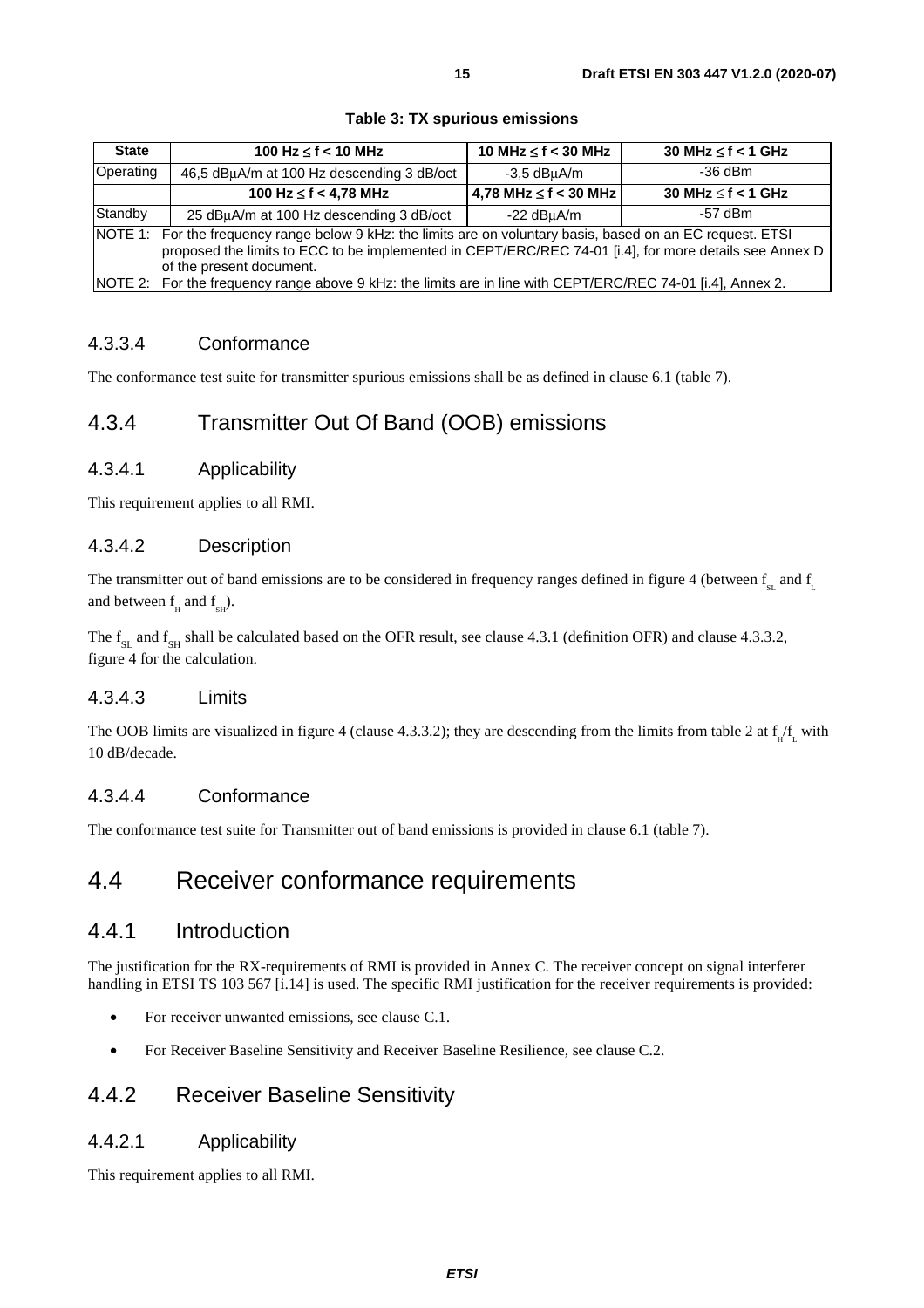### <span id="page-15-0"></span>4.4.2.2 Description

The robotic mower is running "trough" the test garden (see clause B.1.5) without switching into a safe mode. The largest distance to the boundary wire will happen if the mower is in the middle to the test set-up, see clause 6.3.2, figures 5 and 6 and related parameter for an artificial antenna in clause B.1.1.

#### 4.4.2.3 Limits

The robotic mower has to run longer than 60 seconds without switching into the safe mode, see clause 4.2.2.3.

#### 4.4.2.4 Conformance

The conformance test suite for Receiver Baseline Sensitivity shall be as defined in clause 6.1 (table 7).

### 4.4.3 Receiver Baseline Resilience

#### 4.4.3.1 Applicability

This requirement applies to all RMI.

#### 4.4.3.2 Description

Receiver Baseline Resilience is a measure of the capability of the receiver to receive a wanted modulated signal without exceeding a given degradation due to the presence of an unwanted input signal at any frequencies other than those of the receiver spurious responses.

The test shall be in the operational mode (real scenario, see clause 4.2.2.2).

The RMI shall achieve the wanted technical performance criteria, see clause 4.2.1, in the presence of the interfering signal.

### 4.4.3.3 Limits

The Receiver Baseline Resilience limits in table 4 shall be fulfilled.

|                                                                                                                    | In-band signal                                                                                         | OOB signal                     | <b>Remote-band signal</b>        |  |
|--------------------------------------------------------------------------------------------------------------------|--------------------------------------------------------------------------------------------------------|--------------------------------|----------------------------------|--|
| Frequency                                                                                                          | $= f_{c}$                                                                                              | $= f_{\circ} \pm \text{OFR}$   | $= f_0 \pm 10 \times \text{OFR}$ |  |
| Interferer signal                                                                                                  | 98 dBuA/m - 20log10 (f/10 kHz)                                                                         | 98 dBuA/m - 20log10 (f/10 kHz) | 98 dBµA/m - 20log10 (f/10 kHz)   |  |
| level                                                                                                              |                                                                                                        |                                |                                  |  |
| Kind of                                                                                                            | <b>CW</b>                                                                                              | <b>CW</b>                      | <b>CW</b>                        |  |
| interferer signal                                                                                                  |                                                                                                        |                                |                                  |  |
| NOTE:<br>The industry standard for RMI (Source: EGMF [i.7]) proposes that robotic mower installations should never |                                                                                                        |                                |                                  |  |
|                                                                                                                    | be closer than 1 meter and the RMS current in the wire should never exceed 500 mA. When an interfering |                                |                                  |  |

#### **Table 4: Receiver Baseline Resilience requirements**

NOTE: The industry standard for RMI (Source: EGMF [[i.7\]](#page-7-0)) proposes that robotic mower installations should never be closer than 1 meter and the RMS current in the wire should never exceed 500 mA. When an interfering standard garden is located at a distance of 1 m with long side to long side the H field from a 500 mA current will be 98 dBuA/m (or 100 nT for B-field). Robotic mowers use coils as antennas and the Electromagnetic Force (EMF) generated in those antennas are proportional to the derivative of the signals. Therefore, when doubling the frequency of the interfering signal the voltage generated in the antenna will also double. The 100 nT is therefore normalized to a state of the art value for robotic mower signal centre frequency of 10 kHz.

### 4.4.3.4 Conformance

The conformance test suite for Receiver Baseline Resilience shall be as defined in clause 6.1 (table 7).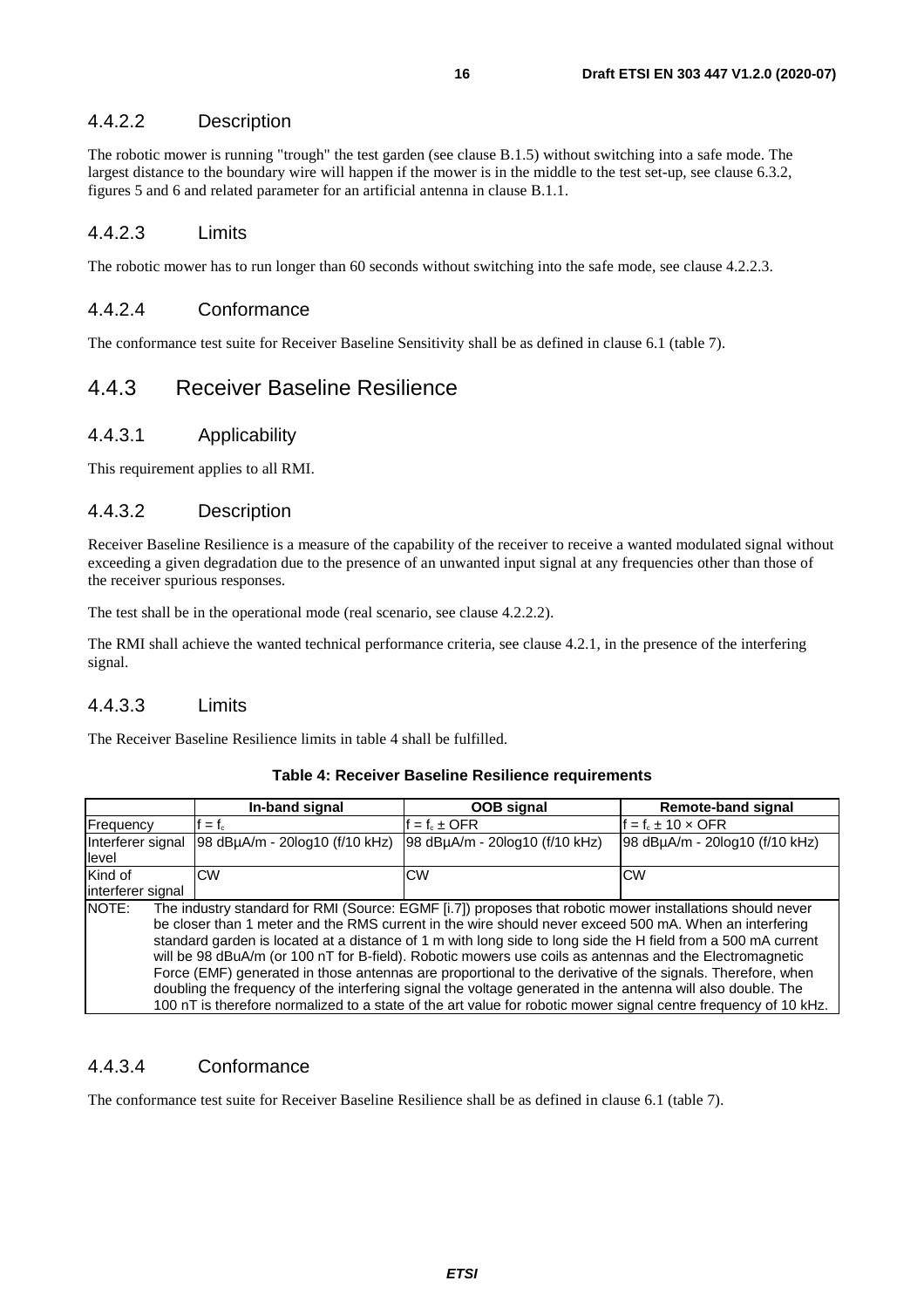## <span id="page-16-0"></span>5 Testing for compliance with technical requirements

## 5.1 Environmental conditions for testing

Tests defined in the present document shall be carried out at representative points within the boundary limits of the operational environmental profile defined by its intended use.

Where technical performance varies subject to environmental conditions, tests shall be carried out under a sufficient variety of environmental conditions (within the boundary limits of the operational environmental profile defined by its intended use) to give confidence of compliance for the affected technical requirements.

## 5.2 General conditions for testing

Clause 5.3 of ETSI EN 300 330 [[1](#page-6-0)] provides information on test conditions, power supply and ambient temperature. ETSI TS 103 051 [[i.15\]](#page-7-0) provides additional information on measurement uncertainty.

## 5.3 Artificial antenna

The artificial antenna is described in clause B.1.1.

## 5.4 Measuring receiver

The term "measuring receiver" refers to a selective voltmeter, oscilloscope, a spectrum analyser or a measurement instrument according to [\[i.13\]](#page-7-0). The resolution bandwidth and detector type of the measuring receiver are given in tables 5 and 6.

| Frequency: (f)                   | Detector type | <b>Resolution bandwidth</b> |
|----------------------------------|---------------|-----------------------------|
| 100 Hz $\leq$ f $<$ 500 Hz       | Peak          | 10Hz                        |
| 500 Hz $\leq$ f $<$ 9 kHz        | Peak          | 200 Hz                      |
| $9$ kHz $\leq$ f $<$ 150 kHz     | Quasi Peak    | 200 Hz                      |
| 150 kHz $\leq$ f $<$ 30 MHz      | Quasi Peak    | $9$ kHz                     |
| 30 MHz $\leq$ f $\leq$ 1 000 MHz | Quasi Peak    | 120 kHz                     |

**Table 5: Resolution Bandwidth and detector type for magnetic field measurements** 

#### **Table 6: Resolution Bandwidth and detector type for spurious and OOB measurements [[i.4\]](#page-7-0)**

| Frequency: (f)                   | Detector type | <b>Resolution bandwidth</b> |
|----------------------------------|---------------|-----------------------------|
| 100 Hz $\leq$ f $<$ 500 Hz       | <b>RMS</b>    | 10 Hz                       |
| 500 Hz $\leq$ f $<$ 9 kHz        | <b>RMS</b>    | $100$ Hz                    |
| 9 kHz $\leq$ f $<$ 150 kHz       | <b>RMS</b>    | $1$ kHz                     |
| 150 kHz $\leq$ f $<$ 30 MHz      | <b>RMS</b>    | 10 $kHz$                    |
| 30 MHz $\leq$ f $\leq$ 1 000 MHz | <b>RMS</b>    | 100 kHz                     |

In tables 5 and 6 a resolution bandwidth of 10 Hz is requested for the measurements up to 500 Hz. If such resolution bandwidth is not available in the measurement receiver a resolution bandwidth up to 100 Hz shall be used. The measurement bandwidths and any related calculations shall be stated in the test report.

If a different detector type and resolution bandwidth will be used for the conformance test this is specified in the related subclauses of clause 6.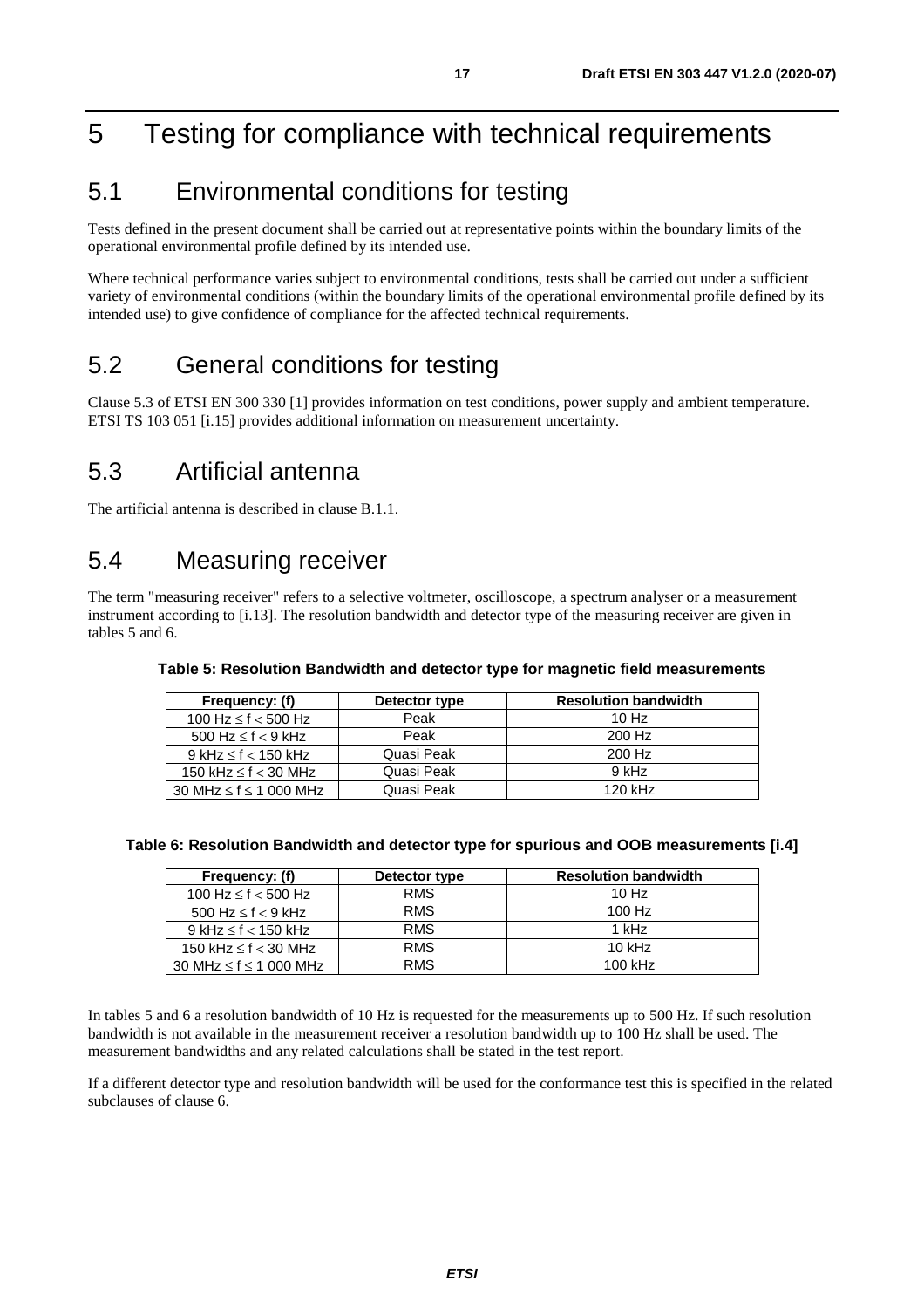## <span id="page-17-0"></span>6 Conformance methods of measurement for transmitters and receivers

## 6.1 General

Table 7 gives an overview of the relevant conformance tests and test conditions for the essential requirements in clause 4.

|                                                                                                                                                                                                                                                                                                                                                                                                                | Conformance | <b>Test setup and procedure</b>                                                                       |                  |  |
|----------------------------------------------------------------------------------------------------------------------------------------------------------------------------------------------------------------------------------------------------------------------------------------------------------------------------------------------------------------------------------------------------------------|-------------|-------------------------------------------------------------------------------------------------------|------------------|--|
| <b>Essential requirements</b>                                                                                                                                                                                                                                                                                                                                                                                  | tests       | Boundary loop and (dependent)<br>quidance loop                                                        | Integral antenna |  |
| OFR, clause 4.3.1                                                                                                                                                                                                                                                                                                                                                                                              | 6.2.1       | Clauses B.1.2 and B.1.3                                                                               | B.2              |  |
| $H$ -field, clause $4.3.2$                                                                                                                                                                                                                                                                                                                                                                                     | 6.2.2       | Clauses B.1.2 and B.1.3                                                                               | B.2              |  |
| Transmitter unwanted<br>emission (spurious and out<br>of band emissions),<br>clauses $4.3.3$ and $4.3.4$                                                                                                                                                                                                                                                                                                       | 6.2.3       | for $f < 30$ MHz: see clauses<br>B.1.2, B.1.3 and B.1.4<br>for 30 MHz $<$ f $<$ 1 GHz: not applicable | B.2              |  |
|                                                                                                                                                                                                                                                                                                                                                                                                                |             | (see note)                                                                                            |                  |  |
| <b>Receiver Sensitivity</b>                                                                                                                                                                                                                                                                                                                                                                                    | 6.3.2       |                                                                                                       |                  |  |
| <b>Receiver Blocking,</b><br>clause 4.4.3                                                                                                                                                                                                                                                                                                                                                                      | 6.3.3       | Not applicable                                                                                        | Not applicable   |  |
| <b>INOTE:</b><br>Artificial antenna is only specified for the frequency range below 30 MHz. In a real scenario a large<br>boundary loop is low pass filter and therefore radiates no TX unwanted emissions above 30 MHz.<br>In addition the harmonics of the fundamental will not be present above 30 MHz (e.g. at 30 MHz it<br>would be the 202 <sup>nd</sup> harmonic of the highest fundamental frequency). |             |                                                                                                       |                  |  |

#### **Table 7: Overview of Conformance tests**

## 6.2 Transmitter conformance methods

## 6.2.1 OFR

Dependent on the used RMI antennas the measurement shall be made with one of the test setups from Annex B. For boundary and guidance loops the test setup and procedure from clause B.1 (artificial antenna) and for integral antennas the test setup and procedure from clause B.2 (anechoic chamber) shall be used.

Based on the very low frequencies the test has to be performed within two steps.

Step 1:

The transmission shall be measured using a measuring receiver according to clause 5.4 with the following settings:

| Start frequency:             | $100$ Hz                                                                                                                                                                            |
|------------------------------|-------------------------------------------------------------------------------------------------------------------------------------------------------------------------------------|
| Stop frequency:              | 148,5 kHz                                                                                                                                                                           |
| Resolution Bandwidth: 200 Hz |                                                                                                                                                                                     |
| Video Bandwidth:             | $>$ 300 Hz                                                                                                                                                                          |
| Detector mode:               | <b>RMS</b>                                                                                                                                                                          |
| Display mode:                | max hold over 10 sweeps (one measurement)                                                                                                                                           |
| Sweep time:                  | increase the sweep time and reset max hold after each measurement until the difference<br>between two consecutive measurements of the amplitude of the spectrum is less than 0,5 dB |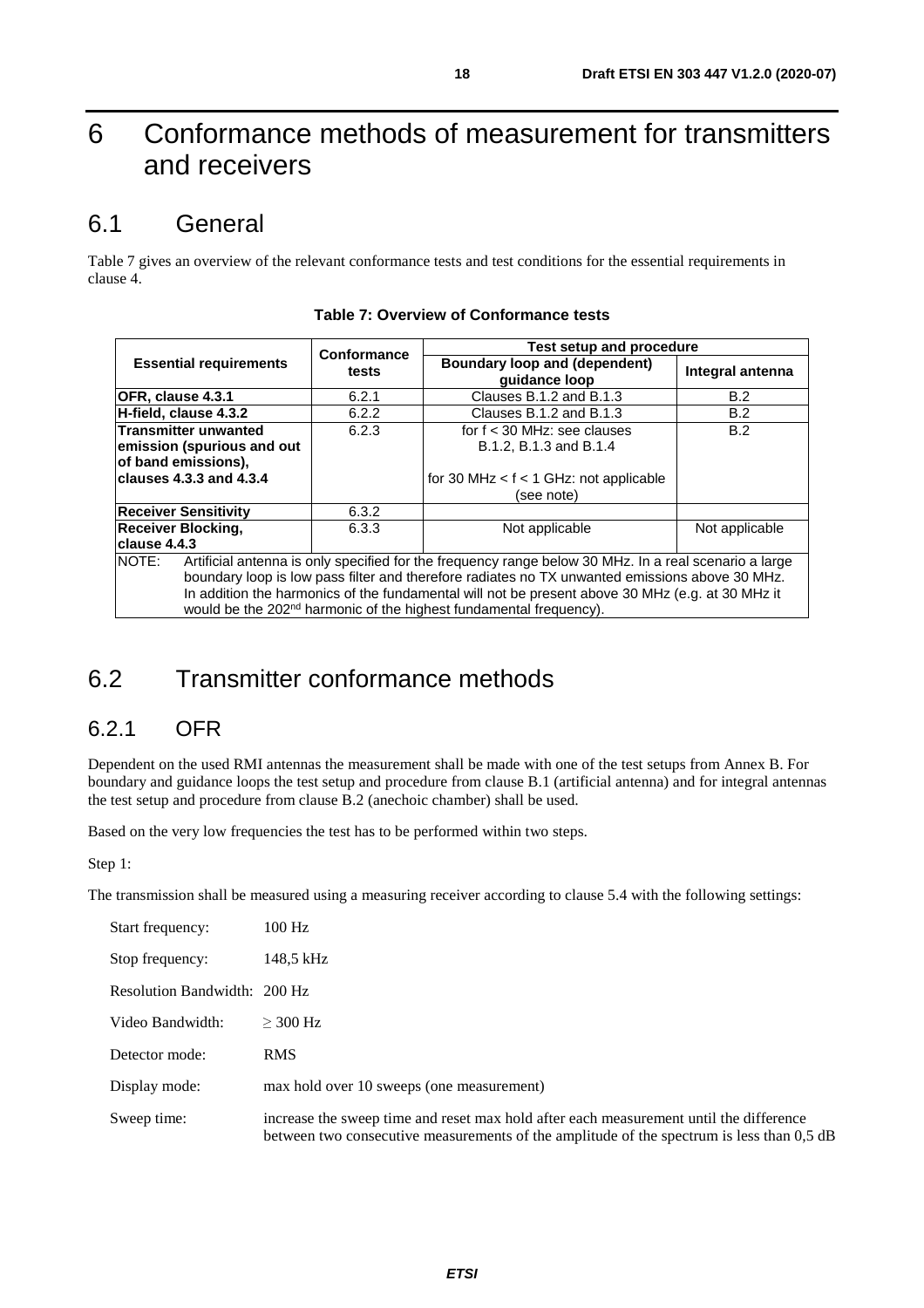<span id="page-18-0"></span>The following values shall be recorded:

- fH\_step1 as the **right most** frequency above the center frequency fc shall be recorded where the level is 23 dB lower as the maximum.
- $f_{\text{L}_{\text{step1}}}$  as the left most frequency below the center frequency shall be recorded where the level is 23 dB lower as the maximum.
- $f_{H \text{ step1}}$  and  $f_{L \text{ step1}}$  shall be recorded.
- $t_{\text{SWT}}$ : final sweep time of step 1.

#### Step 2:

- Start frequency:  $100 \text{ Hz or } 0.8 \times \text{f}_{\text{L step1}}$  whatever is higher
- Stop frequency: 148,5 kHz or  $1.5 \times f_{H_{\text{step1}}}$  whatever is lower
- Resolution Bandwidth: 30 Hz if start frequency is below 500 Hz
	- 200 Hz if start frequency is above 500 Hz
- Video Bandwidth: larger than the resolution bandwidth
- Detector mode: RMS
- Display mode: max hold over 10 sweeps
- Sweep time: t<sub>SWT</sub>

The following values shall be recorded:

- fH as the frequency of the upper marker resulting from the "OBW"-function of a spectrum analyser, using 99 % of the power (see figure 3). Alternatively the right most frequency above the center frequency fc shall be recorded where the level is 23 dB lower as the maximum.
- fL as the frequency of the lower marker resulting from the "OBW"-function of a spectrum analyser, using 99 % of the power (see figure 3). Alternatively, the left most frequency below the center frequency shall be recorded where the level is 23 dB lower as the maximum.
- $\bullet$  f<sub>C</sub> is the center frequency.
- $\bullet$  OFR=  $f_H f_L$ .

The results out of step 2 are to be compared with the limits in clause 4.3.1.3.

- NOTE 1: Some RMI are sending a DC current or voltage in the loop wire to feed slave devices. This DC signal will always have a small bandwidth, but will never create high radiated emission via the loop and the interference on radio devices at these frequencies will be low (no radio application known in the range  $< 100$  Hz).
- NOTE 2: Addition homologation measurements have shown that a state of the art power supply installation (50 Hz) and AC/DC converters create high emissions. Based on the technical implementation, it is not always possible to differentiate the radiated emission of an RMI system from the unwanted emission from the power supply installation/devices. This also applies to measurements performed inside an anechoic chamber.

### 6.2.2 H-field

Dependent on the used RMI antennas the measurement shall be made with one of the test setups from Annex B according to table 7.

The transmission shall be measured using a measuring receiver according to clause 5.4 with the following settings:

Start frequency:  $0.8 \times f_L$  (see clause 6.2.1)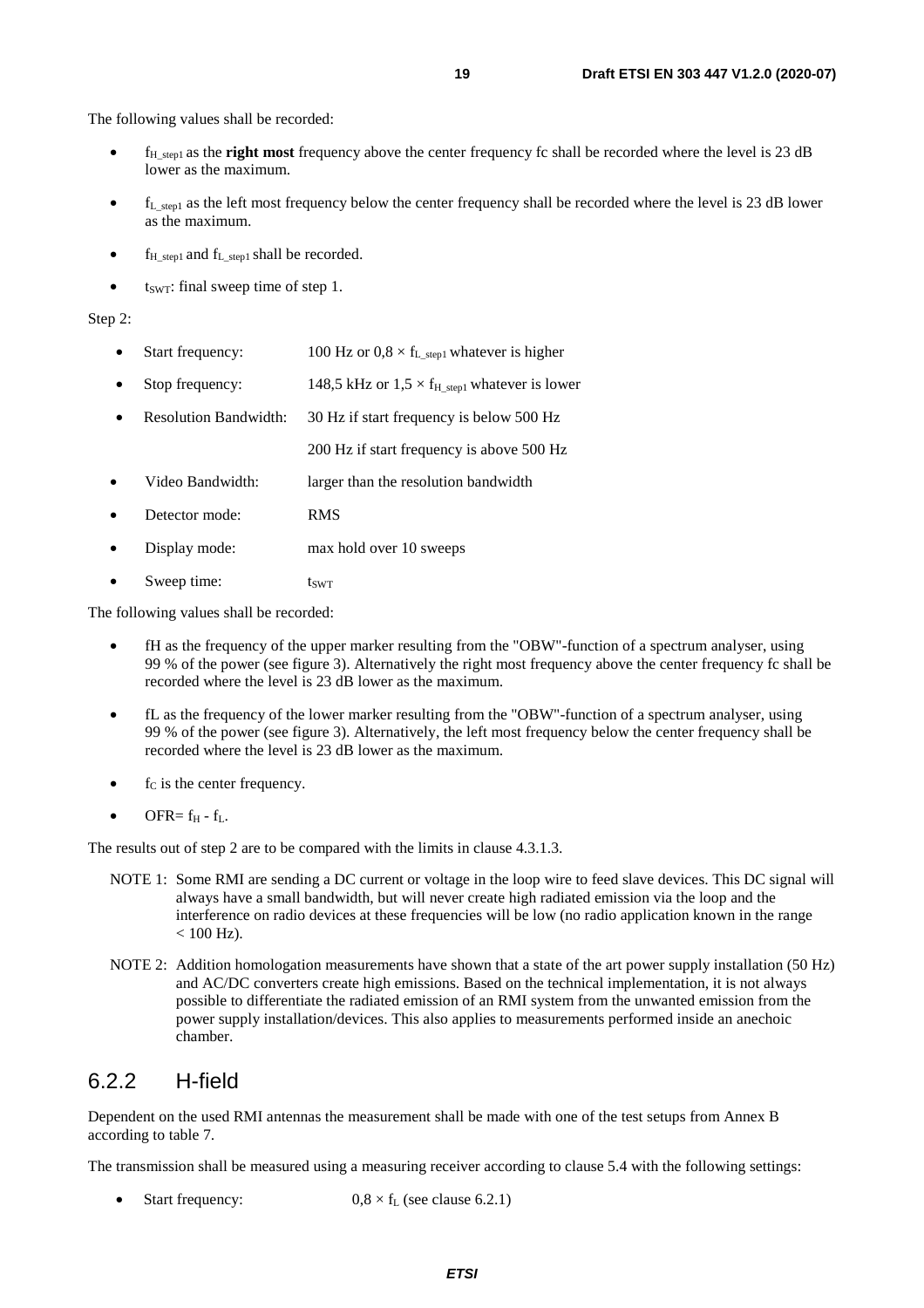- <span id="page-19-0"></span>• Stop frequency:  $1,2 \times f_H$  (see clause 6.2.1)
- Resolution Bandwidth: according to clause 5.4, table 5
- Video Bandwidth: > Resolution Bandwidth
- Detector mode: according to clause 5.4, table 5
- Display mode: max hold over 10 sweeps
- Sweep time:  $t_{SWT}$  (see clause 6.2.1)
- The maximum H-Field results are to be compared with the limits in clause 4.3.2.3.

## 6.2.3 Transmitter unwanted emissions (spurious and OOB emissions)

Dependent on the used RMI antennas the measurement shall be made with one of the test setups from Annex B according to table 7.

The transmission shall be measured using a measuring receiver according to clause 5.4 with the following settings:

| $\bullet$ | Start frequency: | according to clause 5.4, table 6 |
|-----------|------------------|----------------------------------|
| $\bullet$ | Stop frequency:  | according to clause 5.4, table 6 |

NOTE: For each frequency range out of table 6 one measurement is to be performed.

• Resolution Bandwidth: according to clause 5.4, table 6

- Video Bandwidth: ≥ Resolution Bandwidth
- Detector mode: according to clause 5.4, table 6
- Display mode: maxhold over > 10 sweeps
- Sweep time: increase the sweep time and reset max hold after each measurement until the difference between two consecutive measurements of the amplitude of the spectrum is less than 0,5 dB

The maximum unwanted emission (spurious and OOB) results are to be compared with the limits in clause 4.3.3.3.

## 6.3 Receiver conformance methods

## 6.3.1 Receiver spurious emissions

Not applicable, see clause C.1.

## 6.3.2 Receiver Baseline Sensitivity

#### 6.3.2.1 General

The test setup is visualized in figures 5 and 6.

The RMI docking station shall be operated with a boundary loop according to figures 5 and 6 with an artificial antenna (or artificial load with 2 Ohm and  $200 \mu$ H, see clause B.1.1) as load in series.

The test shall be carried out according a test site in clause C.1 of ETSI EN 300 330 [\[1](#page-6-0)].

The boundary wire shall lie on a non-metallic ground and the minimum distance to a metallic ground plane shall be 0,75 m.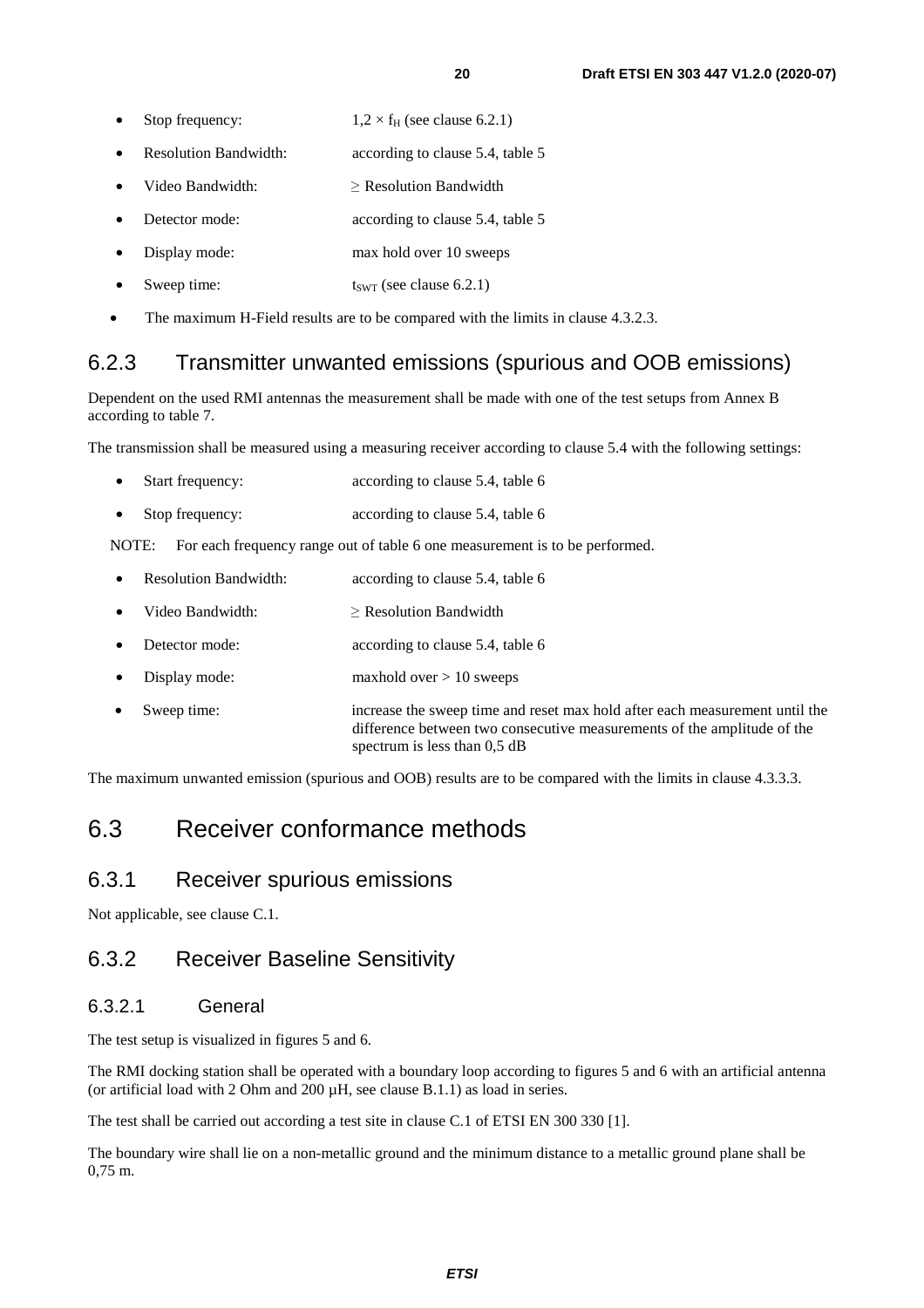The geometrical centre of the receiver(s) in the robotic mower shall be placed to the centre of the test-loop (e.g.  $X=0$ (see figure 6)) and shall stay there during the test (e.g. the robotic mower wheels may be deactivated or lifted from the ground). Any possible switch off mechanism (e.g. if the robotic mower detects no movement) shall not affect the test.



**Figure 5: Schematic test set-up for RX-Sensitivity test** 



**Figure 6: Schematic test set-up for RX-Sensitivity test (view from top)**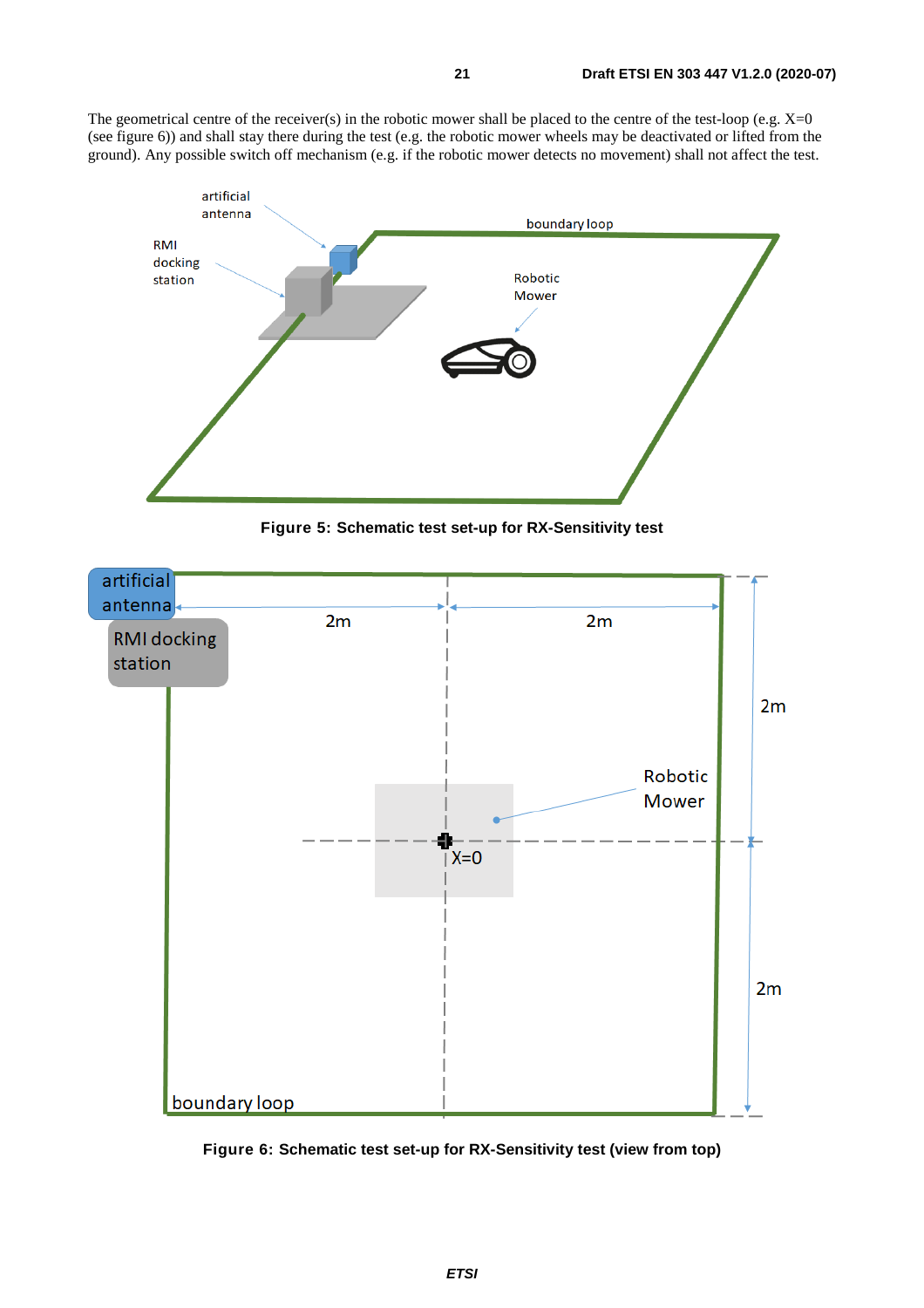- <span id="page-21-0"></span>Step 1: Place the robotic mower in the middle of the test set-up.
- Step 2: Activate the RMI system.
- Step 3: Start the robotic mower with the operation mode. The robotic mower shall be adjusted in such a way that the robotic mower will keep the position in the middle of the test set-up (e.g. by deactivation of the wheel, lifting up).
- Step 4: If the RMI meets the wanted technical performance criteria (see clause 4.2.1) at all times, this means working longer than 60 seconds as intended, then the test shall be considered as passed.

Otherwise, the test is considered as failed.

### 6.3.3 Receiver Baseline Resilience

#### 6.3.3.1 General

The fulfilment of the RMI performance criteria in the operational mode (see clause 4.2.1) shall be tested in presence of an inference signal according to clause 4.4.3.3, table 4 (frequencies, magnetic field).

The test setup is visualized in figures 7 and 8.

The RMI docking station shall be operated with a boundary wire arrangement according to figures 7 and 8 in combination with an artificial antenna (or artificial load with 2 Ohm and 200  $\mu$ H, see clause B.1.1) as load in series.

The test shall be carried out according a test site in clause C.1 of ETSI EN 300 330 [\[1](#page-6-0)].

A test loop with a radius R shall be used to create an interfering magnetic field. The test loop shall lie on a non-metallic ground and the minimum distance to metallic ground plane shall be 0,75 m. The test loop and the boundary wire shall be on the same horizontal level.

The geometrical centre of the receiver(s) in the robotic mower shall be placed to the centre of the test-loop (e.g.  $X=0$ (see figure 8)) and shall stay there during the test (e.g. the robotic mower wheels may be deactivated or lifted from the ground). Any possible switch off mechanism (e.g. if the robotic mower detects no movement) shall not affect the test.

The radius R of the test-loop shall be in minimum 4 times the maximum dimension r of the robotic mower (see figure 6).

The maximum interfering H-Field at  $X = 0$  can be calculated from the loop current I (into the test-loop) with the following formula:

$$
H = \frac{I}{2R} \tag{1}
$$

The required output current to achieve the magnetic field from clause 4.4.3.3, table 4 at the robotic mower shall be generated with a test signal generator at the test frequencies from table 4.

For each test frequency the "reaction" of the RMI shall be recorded and checked against the wanted technical performance criteria from clause 4.2.1.

The RX test includes two separate test scenarios:

- Test 1: see clause 6.3.3.2, if the robotic mower can handle a lost signal.
- Test 2: see clause 6.3.3.3. if the robotic mower can handle a passage of the boundary wire.

#### 6.3.3.2 Test 1: if robotic mower can handle a lost signal

- Step 1.1: Initially, the test signal generator shall be switched off.
- Step 1.2: The RMI system shall be configured so that the wanted technical performance criteria are met: the wanted criteria are considered to be met as long as the receiver always works as intended. Calculate the limit of the interferer current according to clause 4.4.3.3, table 4 and equation (1).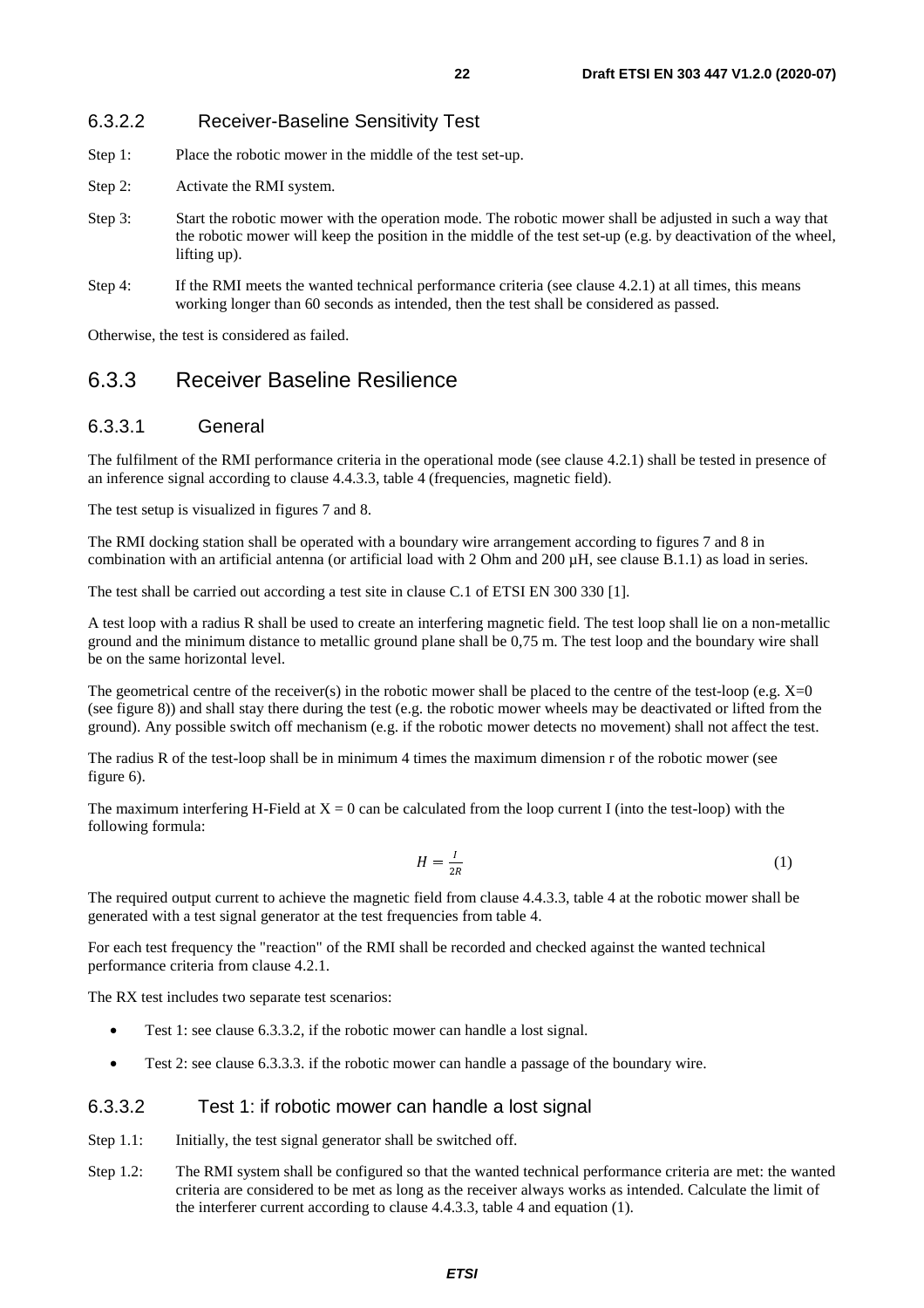- Step 1.3: The test signal generator is then switched on at  $f_c$ .
- Step 1.4: The test signal generator shall then be adjusted in carrier current from zero up to the limit given in clause 4.4.3.3, table 4.
- Step 1.5: If the robotic mower goes into safe mode or into a state which is not declared then this magnetic field shall be noted.
- Step 1.6: With the interferer limit according to clause 4.4.3.3, table 4, turn off the RMI transmitter, so there is only the signal from the interferer. The robotic mower has to detect the loss of its signal and go into safe mode (see clause 4.2.1).
- Step 1.7: The measurements steps 1.1 to 1.6 shall be repeated at the frequency for OOB and remote-signal as requested in clause 4.4.3.3, table 4.

If the RMI meets the wanted technical performance criteria (see clause 4.2.1) at all times, then the test shall be considered as passed.

Otherwise, the test is considered as failed.



**Figure 7: Schematic test set-up for the RX-blocking test 1**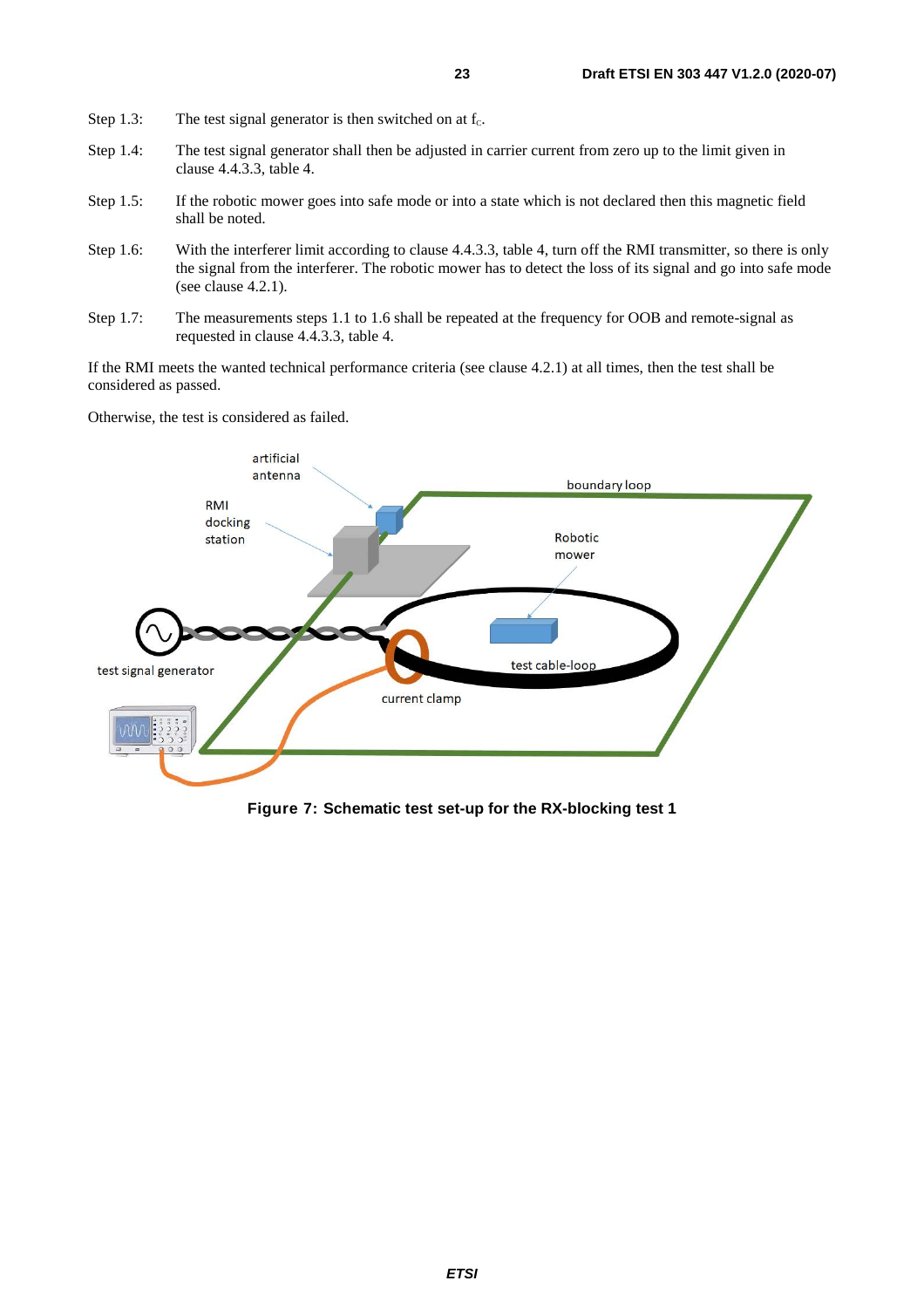<span id="page-23-0"></span>

**Figure 8: Schematic test set-up for the RX-blocking test 1** 

- 6.3.3.3 Test 2: if robotic mower can handle a passage of the boundary wire
- Step 2.1: Initially, the test signal generator shall be switched off.
- Step 2.2: The RMI system shall be configured so that the wanted technical performance criteria are met: the wanted criteria are considered to be met as long as the RMI system works as intended. Calculate the limit of the interferer current according to clause 4.4.3.3, table 4 and equation (1).
- Step 2.3: The test signal generator is then switched on at  $f_c$ .
- Step 2.4: The test signal generator should then be adjusted in carrier current from zero up to the limit given in clause 4.4.3.3, table 4.
- Step 2.5: The boundary wire should then be moved under or over the robotic mower so that the robotic mower is outside the boundary wire (leaving the working area). The boundary wire should never be moved faster than the speed of the robotic mower so that a normal mode boundary wire passage can be observed, see figure 9.
- Step 2.6: The robotic mower should indicate to fulfil the wanted technical performance criteria from clause 4.2.1.
- Step 2.7: The measurements steps 2.3 to 2.6 shall be repeated at the frequency for OOB and remote-signal as requested in clause 4.4.3.3, table 4.

If the robotic mower operates in normal mode or in safe mode at all times, then the test shall be considered as passed.

If the robotic mower does not react as intended, then the test is considered as failed.

The results are to be compared with the limits in clause 4.4.3.3.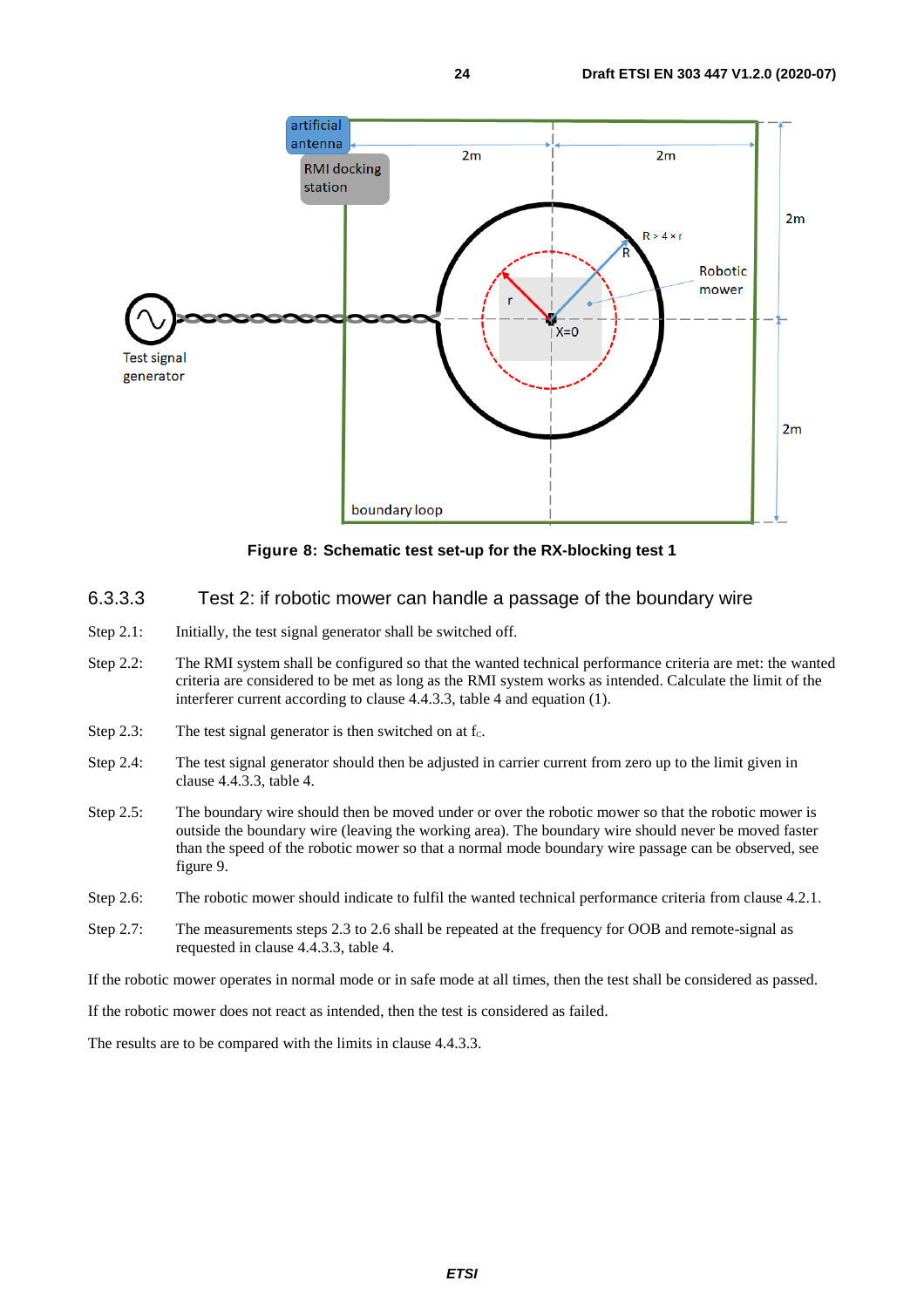

**Figure 9: Schematic test set-up for the RX-blocking test 2**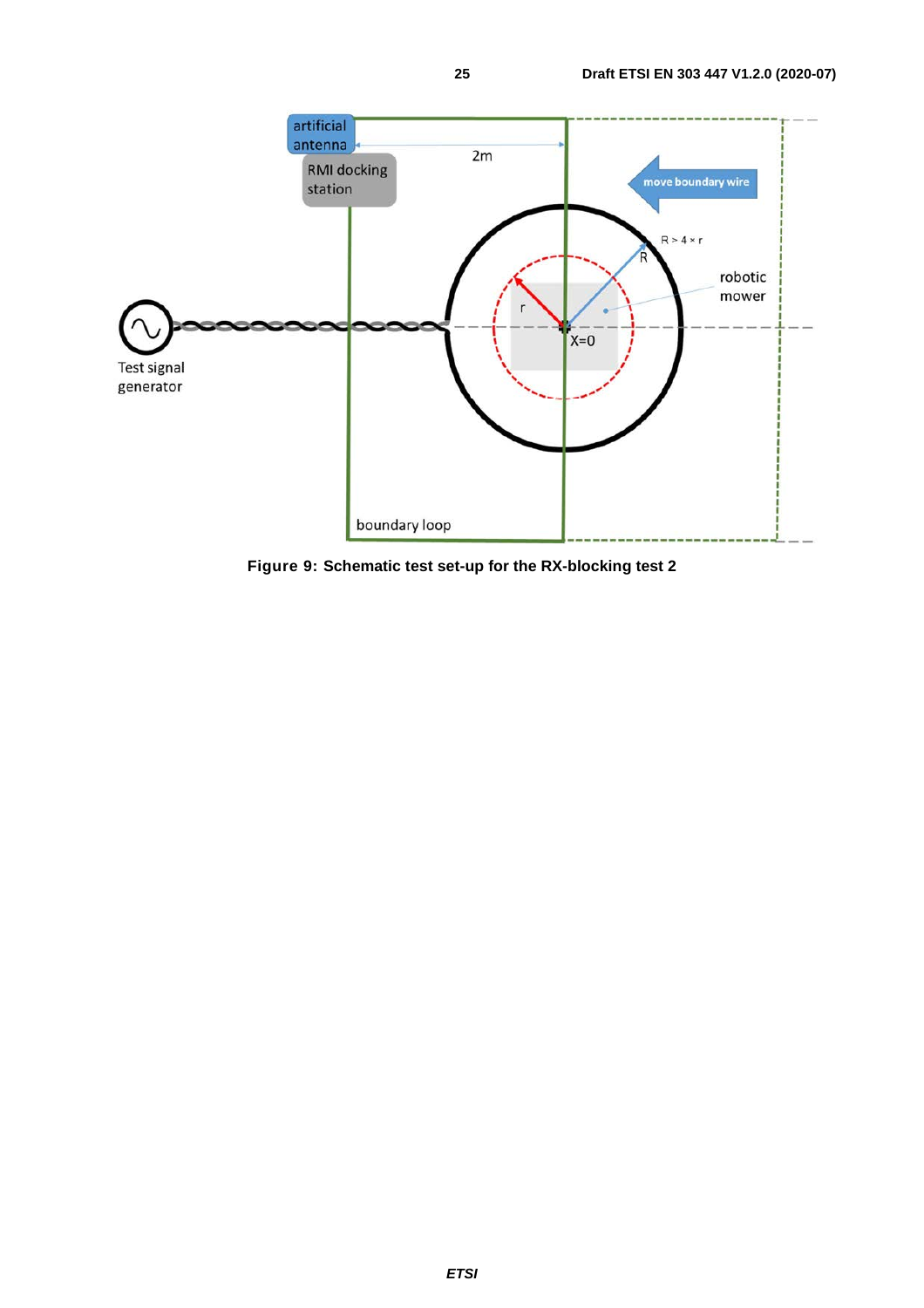## <span id="page-25-0"></span>Annex A (informative): Relationship between the present document and the essential requirements of Directive 2014/53/EU

The present document has been prepared under the Commission's standardisation request C(2015) 5376 final [\[i.6](#page-7-0)] to provide one voluntary means of conforming to the essential requirements of Directive 2014/53/EU on the harmonisation of the laws of the Member States relating to the making available on the market of radio equipment and repealing Directive 1999/5/EC [\[i.3\]](#page-7-0).

Once the present document is cited in the Official Journal of the European Union under that Directive, compliance with the normative clauses of the present document given in table A.1 confers, within the limits of the scope of the present document, a presumption of conformity with the corresponding essential requirements of that Directive and associated EFTA regulations.

|               | Harmonised Standard ETSI EN 303 447                     |                                               |                                      |     |                  |
|---------------|---------------------------------------------------------|-----------------------------------------------|--------------------------------------|-----|------------------|
|               | <b>Requirement Conditionality</b><br><b>Requirement</b> |                                               |                                      |     |                  |
| <b>No</b>     | <b>Description</b>                                      | <b>Essential requirements</b><br>of Directive | Clause(s) of the<br>present document | U/C | <b>Condition</b> |
|               | <b>Operating Frequency Range</b><br>(OFR)               | Article 3.2                                   | 4.3.1                                |     |                  |
| $\mathcal{P}$ | Transmitter H-field<br>requirements                     | Article 3.2                                   | 4.3.2                                | U   |                  |
| 3             | Transmitter spurious<br>emissions                       | Article 3.2                                   | 4.3.3                                | U   |                  |
| 4             | Transmitter Out Of Band<br>(OOB) emissions              | Article 3.2                                   | 4.3.4                                | U   |                  |
| 5             | <b>Receiver Baseline Sensitivity</b>                    | Article 3.2                                   | 4.4.2                                | U   |                  |
| 6             | Receiver Baseline Resilience                            | Article 3.2                                   | 4.4.3                                |     |                  |

#### **Table A.1: Relationship between the present document and the essential requirements of Directive 2014/53/EU**

#### **Key to columns:**

#### **Requirement:**

**No** A unique identifier for one row of the table which may be used to identify a requirement.

**Description** A textual reference to the requirement.

#### **Essential requirements of Directive**

Identification of article(s) defining the requirement in the Directive.

#### **Clause(s) of the present document**

 Identification of clause(s) defining the requirement in the present document unless another document is referenced explicitly.

#### **Requirement Conditionality:**

- **U/C** Indicates whether the requirement is unconditionally applicable (U) or is conditional upon the manufacturer's claimed functionality of the equipment (C).
- **Condition** Explains the conditions when the requirement is or is not applicable for a requirement which is classified "conditional".

Presumption of conformity stays valid only as long as a reference to the present document is maintained in the list published in the Official Journal of the European Union. Users of the present document should consult frequently the latest list published in the Official Journal of the European Union.

Other Union legislation may be applicable to the product(s) falling within the scope of the present document.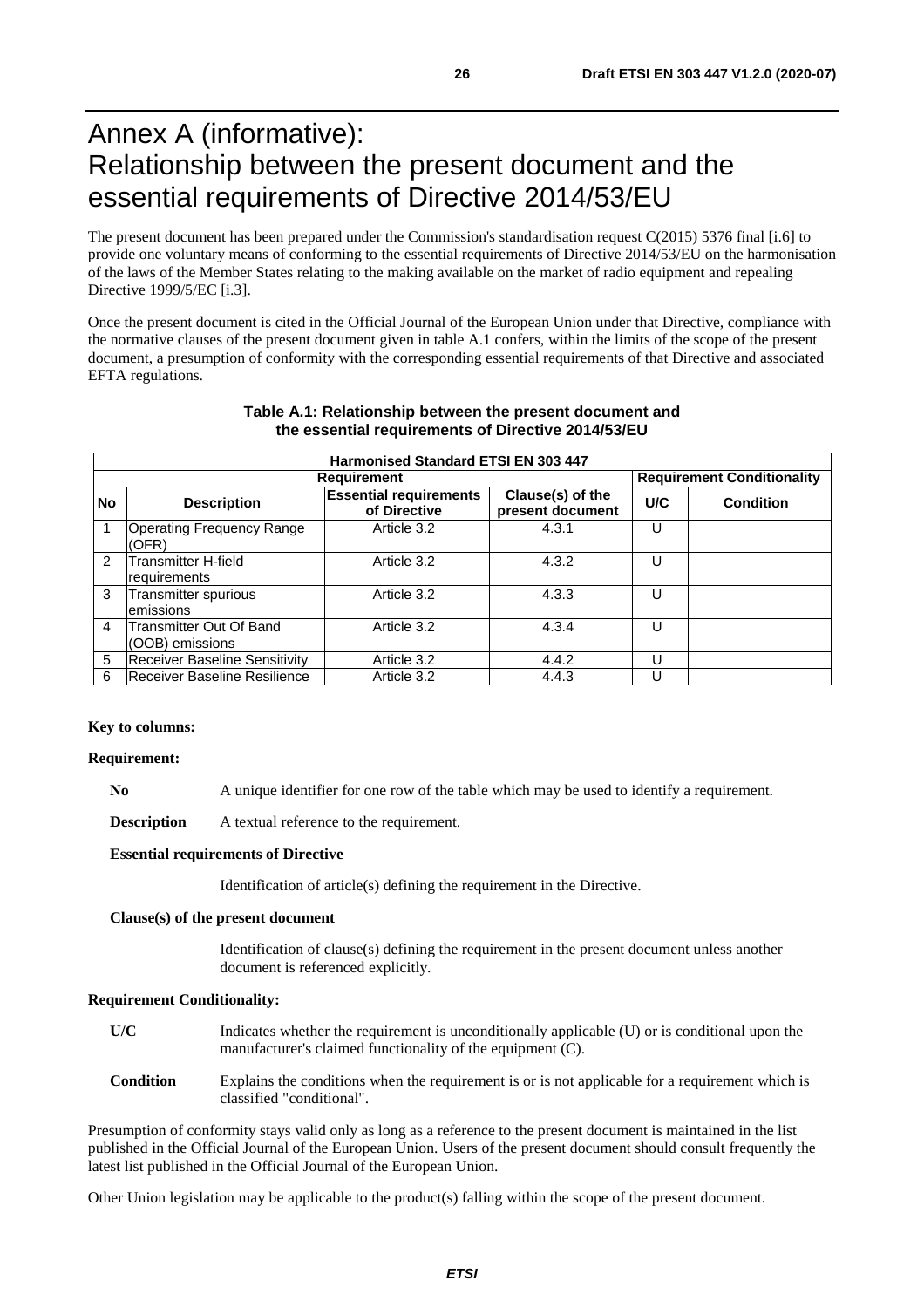## <span id="page-26-0"></span>Annex B (normative): Test sites and procedures

## B.1 Boundary and dependent guidance loops

## B.1.1 Artificial antenna for conducted measurements below 30 MHz

The artificial antenna (see figure B.1) is used for equipment with an antenna connector and submitted for testing without an antenna. The radiated fields are a function of the RF energy radiated by the currents. Therefore, measurements are made to determine those currents in the artificial antenna.



**Figure B.1: Schematic of artificial antenna** 

The artificial antenna consists of one resistor  $(R_A)$  and one inductor  $(L_A)$  in series connected to the boundary wire connector of the RMI docking station. The total impedance shall be  $R_A = 2 \Omega$  in series with  $L_A = 200 \mu H$  to simulate a garden with the dimension if  $10 \text{ m} \times 20 \text{ m}$  (see clause B.1.5).

The nominal value for capacitors  $C_A = 40$  nF

The nominal value for resistors  $R_D = 75 \Omega$ 

The nominal value for resistor  $R_c = 110 \Omega$ 

NOTE 1: The values for  $C_A$ ,  $R_D$  and  $R_C$  have been chosen so, that the high frequency current path does not affect the impedance of the artificial antenna in the operating frequency range. The high frequency differential mode impedance of 150 Ω has been identified as worst case real part of the standard test garden loop in the frequency range between 150 kHz and 30 MHz.

The artificial antenna shall be put in a shielded box. It shall be taken care when choosing the layout and components to avoid resonances within the measurement frequency range. Between 150 kHz to 30 MHz both the differential mode impedance and the common mode impedance shall always be within a magnitude of 150  $\Omega \pm 40 \Omega$ .

To verify the common mode impedance of the artificial antenna both inputs shall be shorten and used as one terminal (Point A) and the related second terminal is Point B, see figure B.2.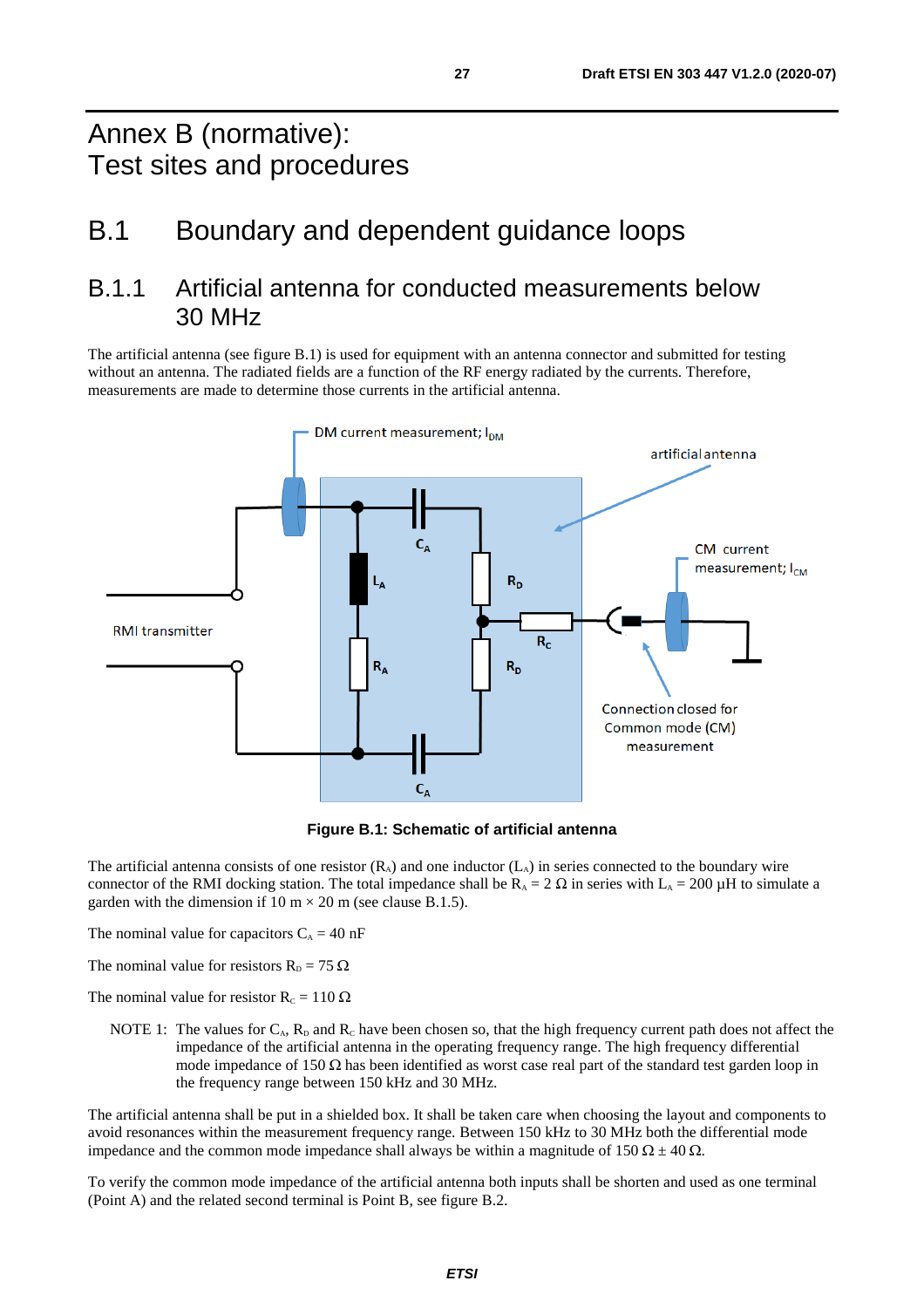All impedances for both modes (Differential Mode (DM) and Common Mode (CM)) shall be verified based on the tolerances given for DM in table B.1 and figure B.4 and for the CM in table B.2.

NOTE 2: For the verification of the artificial antenna common mode impedance, the antenna needs to be disconnected from the RMI transmitter.



#### **Figure B.2: Schematic for the verification of the artificial antenna common mode impedance**

The inductance at 10 kHz shall be verified that it is within  $\pm 20$  % of 200  $\mu$ H.

For the mechanical/electrical realization of the artificial antenna it shall be taken into account that the current into the antenna can be larger than 1 A. This current into 2 Ohm would create a loss of power of min. 2 W in this resistor. This power needs to be taken into account when choosing the electronic parts for the artificial antenna.

The saturation current of the inductor shall be at least  $2 \text{ A}$  or  $1.5 \times$  peak current of the RMI docking station.

|                       |                   | Differential Mode Impedance [Ohm] |        |  |  |
|-----------------------|-------------------|-----------------------------------|--------|--|--|
| <b>Frequency [Hz]</b> | <b>Calculated</b> | <b>Tolerance</b>                  |        |  |  |
|                       |                   | High                              | Low    |  |  |
| 500                   | 2,12              | 2,65                              | 1,59   |  |  |
| 1 000                 | 2,43              | 3,04                              | 1,82   |  |  |
| 10 000                | 14,20             | 17,75                             | 10,65  |  |  |
| 25 000                | 37.84             | 47,30                             | 28,38  |  |  |
| 50 000                | 85,60             | 106,99                            | 64,20  |  |  |
| 75 000                | 125,32            | 156,65                            | 93.99  |  |  |
| 95 000                | 141,67            | 177,09                            | 106,26 |  |  |
| 100 000               | 144.08            | 180.10                            | 108,06 |  |  |
| 110 000               | 147,55            | 184,44                            | 110,66 |  |  |
| 125 000               | 150,48            | 188,10                            | 112,86 |  |  |
| 135 000               | 151,52            | 189,40                            | 113,64 |  |  |
| 140 000               | 151.87            | 189,84                            | 113,90 |  |  |
| 145 000               | 152,13            | 190,16                            | 114,10 |  |  |
| 150 000               | 152,32            | 190,40                            | 114,24 |  |  |
| 175 000               | 152,66            | 190,83                            | 114,50 |  |  |
| 1 000 000             | 150,17            | 187,71                            | 112,62 |  |  |
| 10 000 000            | 150,00            | 187,50                            | 112,50 |  |  |
| 30 000 000            | 150,00            | 187,50                            | 112,50 |  |  |

**Table B.1: Differential Mode Impedance for the RMI artificial antenna**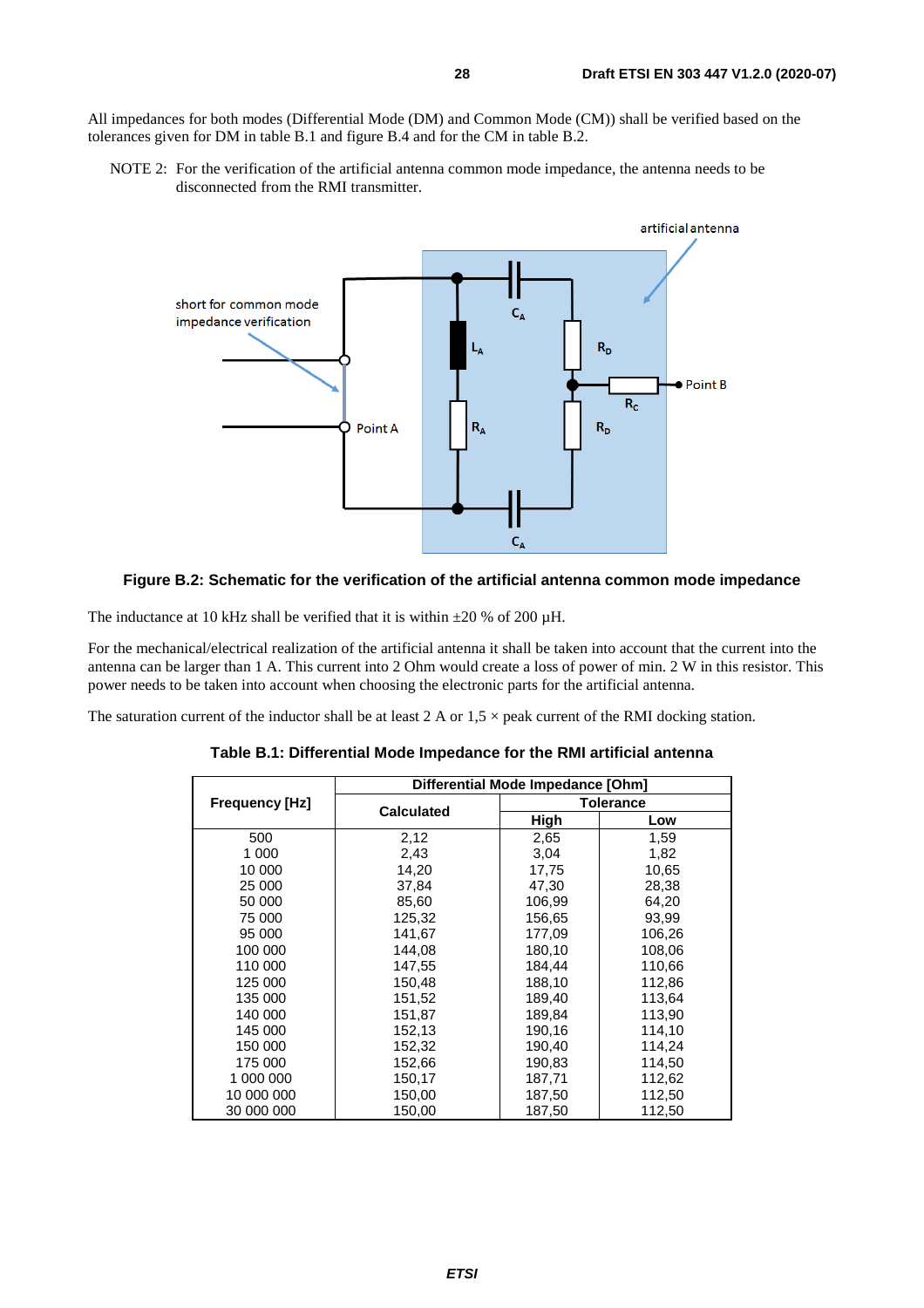<span id="page-28-0"></span>

**Figure B.3: Differential Mode Impedance for the RMI artificial antenna** 

|                       |                   | Common Mode Impedance [Ohm] |        |
|-----------------------|-------------------|-----------------------------|--------|
| <b>Frequency [Hz]</b> | <b>Calculated</b> | <b>Tolerance</b>            |        |
|                       |                   | High                        | Low    |
| 150 000               | 148,10            | 185,12                      | 111,07 |
| 175 000               | 147,94            | 184,92                      | 110,95 |
| 1 000 000             | 147,51            | 184,39                      | 110,64 |
| 10 000 000            | 147.50            | 184,38                      | 110,63 |
| 30 000 000            | 147,50            | 184,38                      | 110,63 |

**Table B.2: Common Mode Impedance for the RMI artificial antenna** 

## B.1.2 General setup and measurement procedure for the current measurement with artificial antenna

Mechanical setup, see figure B.4:

- The equipment shall be placed on a horizontal metal ground plane (reference ground plane), but isolated from it by a non-metallic support of 0,1 m  $\pm$  25 % in height.
- The reference ground plane can either be separated in two directly connected parts as displayed in figure B.4 or shall extend at least 0,5 m beyond the boundaries of the RMI docking station and shall have minimum dimensions of 2 m by 2 m.
- The artificial antenna shall be bonded to the reference ground plane as short as possible. The reference ground plane shall extend at least 0,5 m beyond the boundaries of the RMI docking station and shall have minimum dimensions of 2 m by 2 m.
- The RMI docking station is connected as short as possible to the artificial antenna by a twisted 2 lead wire except where the current clamp is. The distance from the outer boundary of the RMI docking station to the artificial antenna shall not exceed 1 m.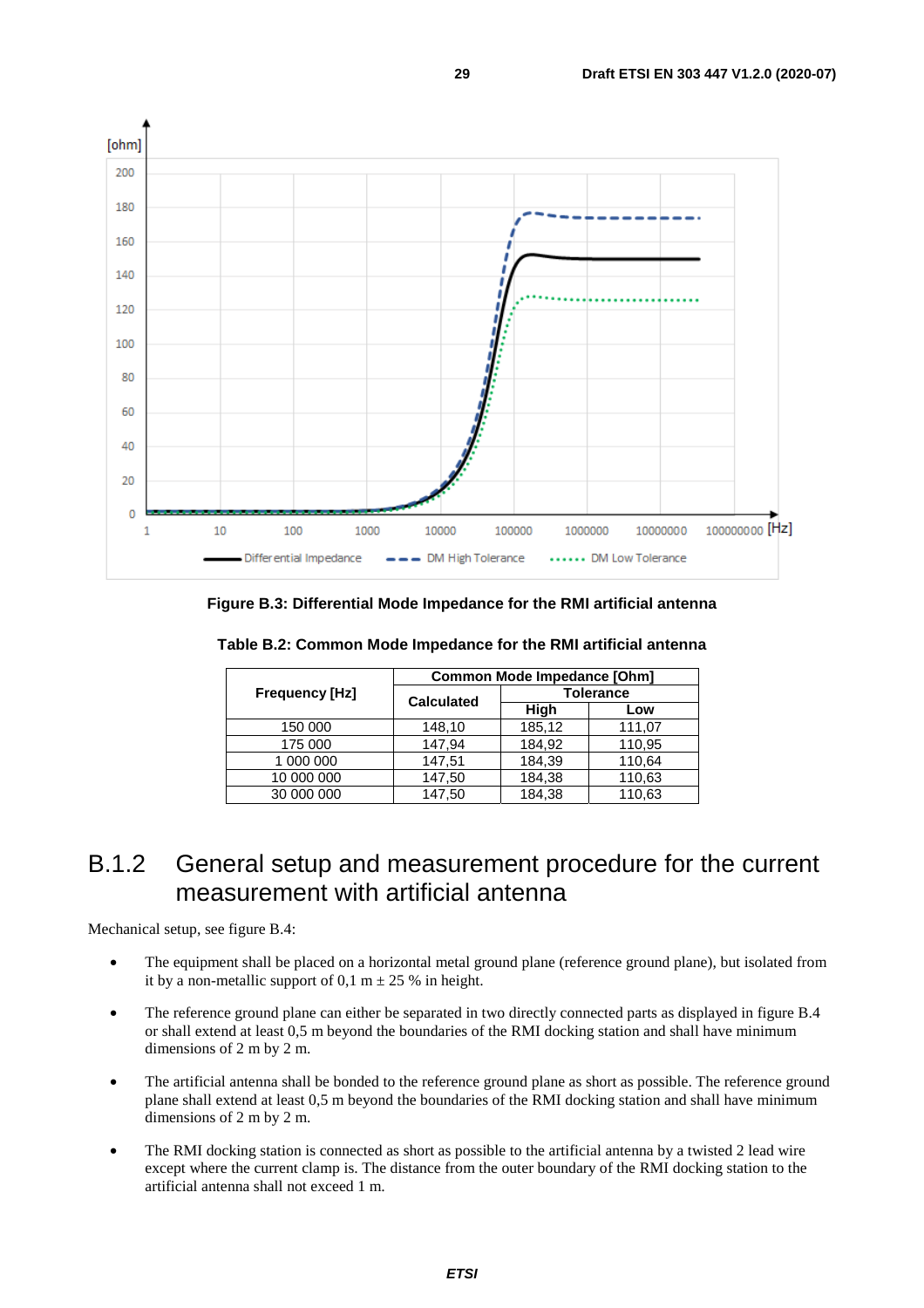- <span id="page-29-0"></span>The differential mode current clamp shall be placed at one of the two lead wires a maximum of 5 cm away from the artificial antenna input port, see figure B.4.
- The common mode current clamp shall be placed on the ground wire above the non-metallic support, see figure B.4.
- NOTE: If no switch is available in the artificial antenna, the common mode conductor to the ground plane can alternatively be removed during the differential mode measurement.



**Figure B.4: Mechanical setup for measurement** 

The ground connection between the two ground planes in figure B.4 shall be made with a copper braiding presenting low impedance, not exceeding 10 Ohm on all test frequencies.

The test shall be performed for each boundary and (dependent) guidance loop separately. Boundary loops are electrically connected only inside the RMI docking station while (dependent) guidance loops are electrically connected outside the RMI docking station.

- For each boundary loop:
	- The test shall be performed for each boundary loop separately while all other loops are connected to artificial loads in order to keep the RMI system in normal operation.
	- The transmitter of the RMI shall be connected to an artificial antenna according to clause B.1.1.
- For (dependent) guidance loops:
	- The test shall be performed for each (dependent) guidance loop separately.
	- The transmitter of the RMI shall be connected to an artificial antenna according to clause B.1.1 so every combination of possible single loops is measured once. If needed for function of the RMI an artificial load shall be connected to ports that enables function of the RMI, e.g. one resistor of 2 Ohm and one inductor of 200 uH in series if not otherwise specified by the manufacturer.

The measuring receiver shall be connected to the current clamps of the measurement setup.

Tests shall be performed for Differential Mode (DM, see clause B.1.3) and Common Mode (CM, see clause B.1.4) separately.

## B.1.3 Differential mode measurement

The differential mode current  $I_{DM}$  delivered to the artificial antenna during a transmission duty cycle shall be measured up to 30 MHz. The maximum H-field shall be calculated from the current  $I_{DM}$  using formula (B.1):

$$
H/dB\mu A/m \text{ at } 10 \text{ m} = I_{\text{DM}}/dB\mu A - CF \tag{B.1}
$$

for  $f < 1$  MHz:  $CF = 46$ 

for 1 MHz  $<$  f  $<$  30 MHz: CF = 39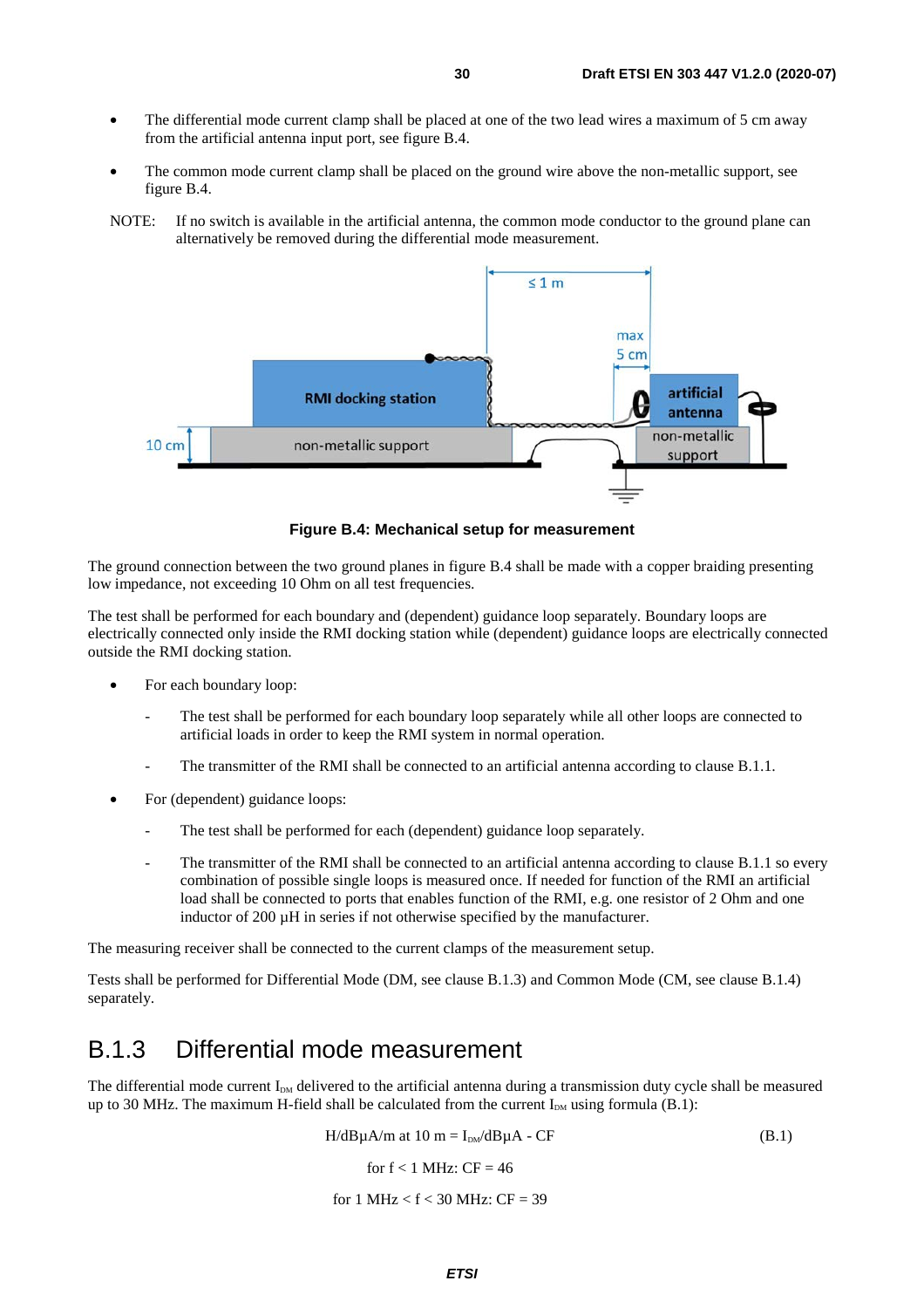<span id="page-30-0"></span>NOTE: The conversion factor CF has been derived by a full Maxwell solution for the standard test garden with defined reference measurement point (see clause B.1.5) with a simulation software.

## B.1.4 Common mode measurement

The common mode current  $I_{CM}$  delivered to the artificial antenna during a transmission duty cycle shall be measured between 1 MHz and 30 MHz. The maximum H-field shall be calculated from the current  $I_{CM}$  using formula (B.2):

$$
H/dB\mu A/m \text{ at } 10 \text{ m} = I_{\text{cm}}/dB\mu A - CF
$$
\n
$$
CF = 39.5 + 5.4 \times \log_{10} \text{ (f[MHz])}
$$
\n(B.2)

NOTE: The conversion factor CF has been derived by a full Maxwell solution for the standard test garden with defined reference measurement point (see clause B.1.5) with a simulation software.

## B.1.5 The reference test garden

A reference test garden has been used as a theoretical reference to dimension the artificial antenna with the related limits. This size represents the average of garden sizes in the EU.

The measurement point A is located at a distance of 10 m from the middle of the long side (see figure B.5). The measurement antenna shall be there at a height of 1 m.



**Figure B.5: The test garden** 

## B.2 Radiated measurements using anechoic chamber or open area test site

The measurements shall be made according to clause 6.2 of ETSI EN 300 330 [\[1](#page-6-0)].

The following guidance should be taken from ETSI EN 300 330 [\[1\]](#page-6-0):

• A test site according to clauses C.1.1, C.1.2 and C.1.3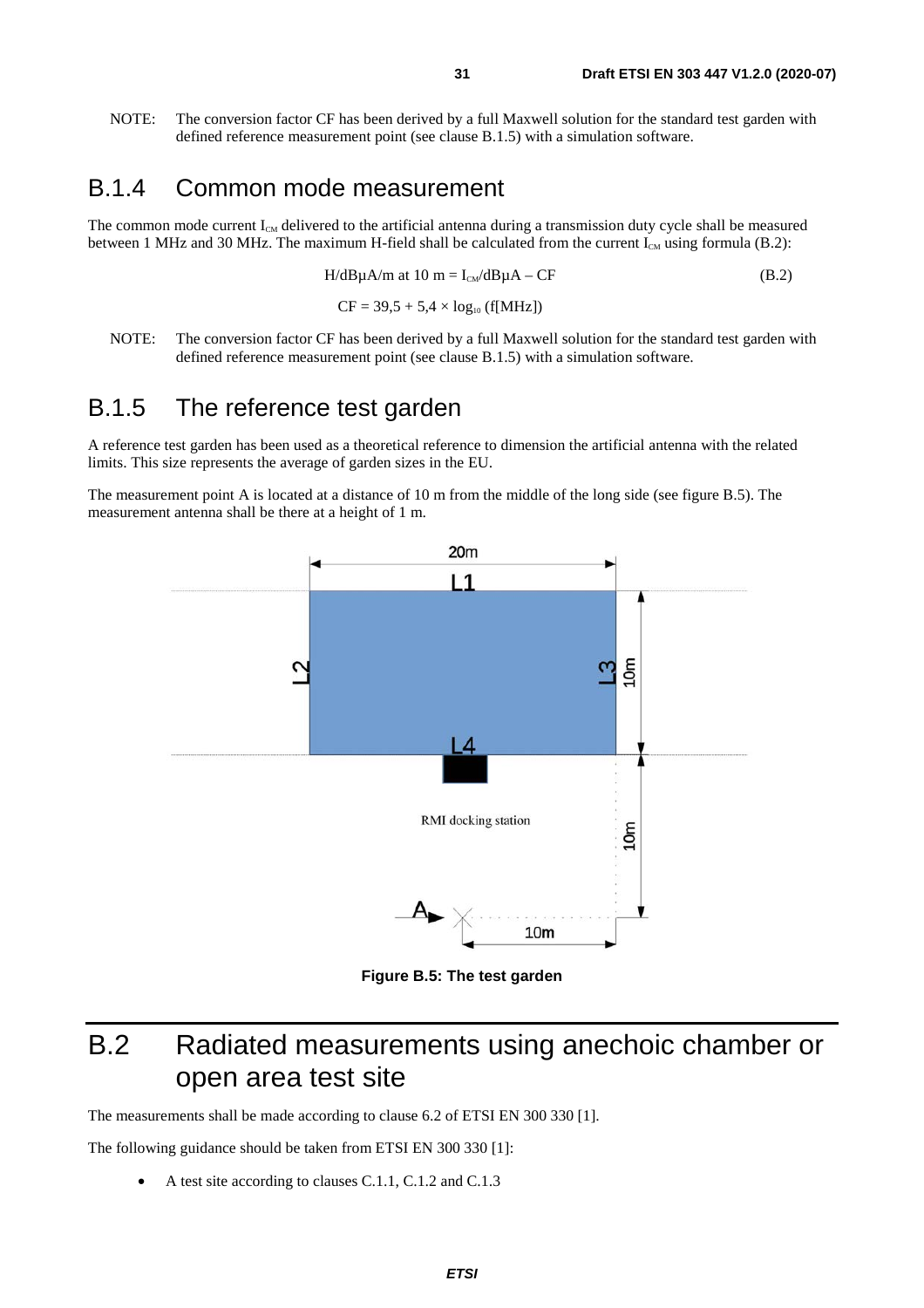- A test antenna according to clauses C.1.4, C.1.5 and C.1.6
- Additional guidance according to clauses C.2, C.3 and C.4 as appropriate

For the spurious emission test > 30 MHz in an anechoic test chamber the artificial antenna according to clause 5.4 or an equivalent load shall be used as load for user defined antennas.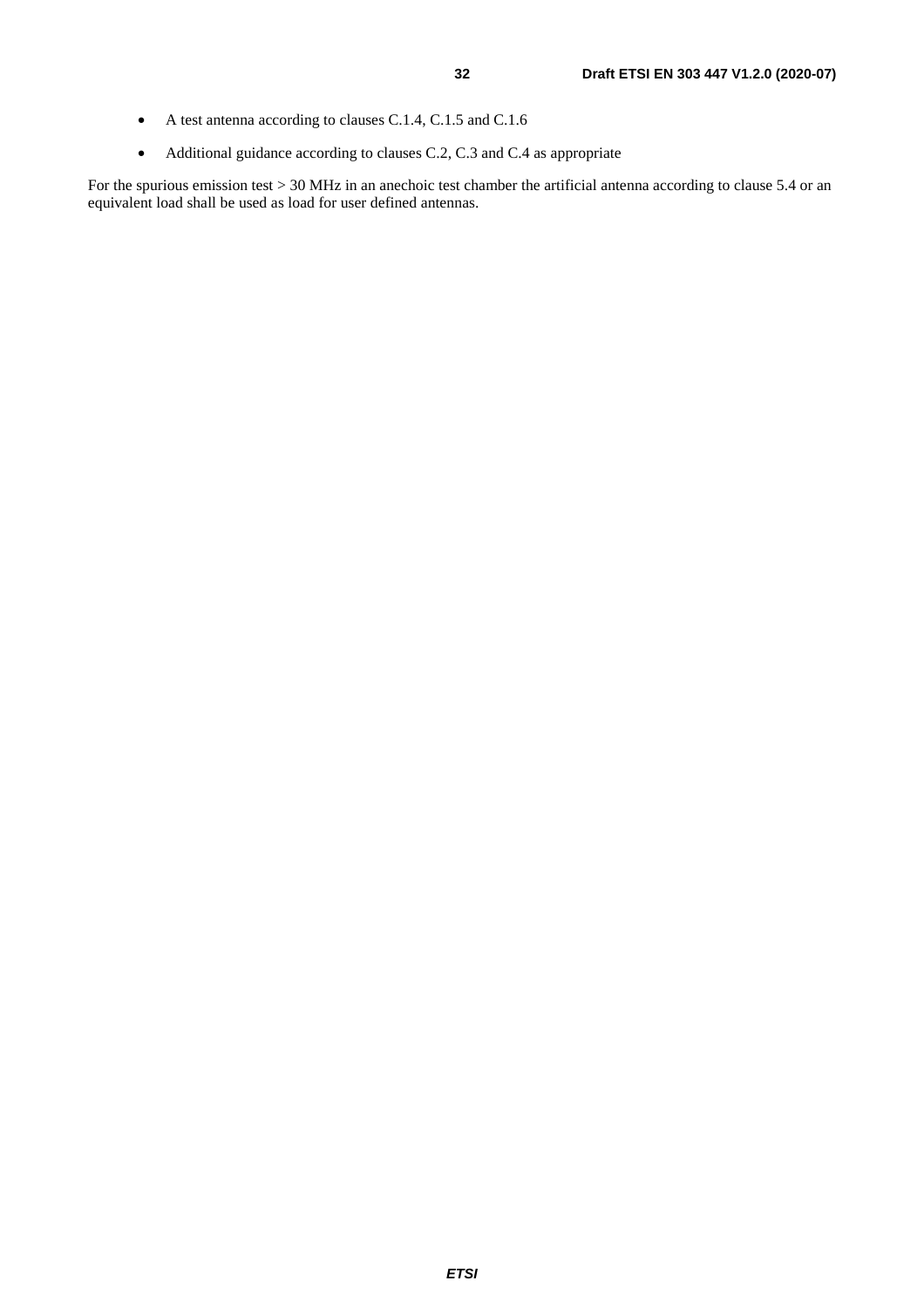## <span id="page-32-0"></span>Annex C (informative): Justification for missing RX-requirements from ETSI EG 203 336

## C.1 Justification Receiver unwanted emissions

The robotic mower is the only part of the RMI which is receiving.

But the robotic mower cannot be used without a signal from an RMI antenna. If the robotic mower lose the boundary signal it has to go to safe mode (see clause 4.2.2.3) and in addition the mower will switch into sleep mode (RX off), see listed harmonised standard EN 50636-2-107 [[i.8\]](#page-7-0) under the European Machinery Directive 2006/42/EC [\[i.11](#page-7-0)] and the wanted technical performance criteria in clause 4.2.1 scenario 1.

From the operational point of view: during operational mode the robotic mower is co-located within the boundary wire/loop and therefore it is not possible to differentiate between the unwanted emissions from the transmitter and from the RX part of the robotic mower. Therefore, a specific receiver unwanted emission test is not possible.

From the technical point of view: for the receiver within "sleep mode" of the robotic mower inductors, low frequency amplifiers and ADC or comparators are used to receive the signal. Under normal circumstances those components do not emit any measurable fields at those low frequencies.

Based on the operational and technical point of view the unwanted emissions of an RMI system during the operational mode (see clause 4.2.2) are dominated by the TX unwanted emissions, see clauses 4.3.3 and 4.3.4. There is no receive only mode within a RMI system.

## C.2 Justification for other RX-requirements

A RMI is fabricated by one manufacturer. There is no option to use a mower at another boundary installation from another manufacturer. Based on the general functionality (TX and RX) of an RMI covered by the present document it is necessary to test the RX-requirements in combination with the specific TX-hardware (loops). The TX/RX combinations and the related signals between TX and RX, are limited by the RMI itself. Based on this system peculiarities only interferences from other systems/EUT could have impact to the RX.

In addition following documents were considered for the justification of the RX parameters: RX parameters in ETSI EG 203 336 [[i.5](#page-7-0)] and ETSI TS 103 567 [[i.14](#page-7-0)] on Signal interferer handling.

Based on the technical nature of an RMI system and the assessment of the RX parameters the signal interferer handling concept [[i.14\]](#page-7-0) is used for the RX-tests. A RX-requirement mapping is provided in table C.1.

| <b>Interferer Handling</b>                                                                                                    | Receiver Baseline | <b>Receiver Baseline Resilience</b>                                               |                                                                  |                                                                        |
|-------------------------------------------------------------------------------------------------------------------------------|-------------------|-----------------------------------------------------------------------------------|------------------------------------------------------------------|------------------------------------------------------------------------|
| <b>Requirements</b><br><b>Sensivity</b>                                                                                       |                   | In-band Interferer                                                                | Interferer in the<br><b>OOB</b>                                  | Interferer in the<br>Remote range                                      |
| Based on the RMI nature<br>lthe IHR has the same<br>linfluence to RX than<br>RX-requirement given in<br>ETSI EG 203 336 [i.5] | Sensitivity       | Co-channel rejection<br>Indirectly cover:<br>Intermodulation<br>Reciprocal Mixing | Adjacent channel<br>selectivity                                  | <b>Blocking</b><br>Indirectly cover:<br>Spurious response<br>rejection |
| Indirectly covered                                                                                                            | Dynamic range     | Dynamic range passing<br>the boundary wire,<br>clause 6.3.3.3                     | Dynamic range<br>passing the<br>boundary wire,<br>clause 6.3.3.3 | Dynamic range<br>passing the<br>boundary wire,<br>$l$ clause 6.3.3.3   |
|                                                                                                                               | Desensitization   | Desensitization in the<br>middle of the test set-up,<br>clause 6.3.3.2            |                                                                  |                                                                        |

**Table C.1: RX-requirement mapping** 

A detailed justification for RMI systems is provided in table C.2.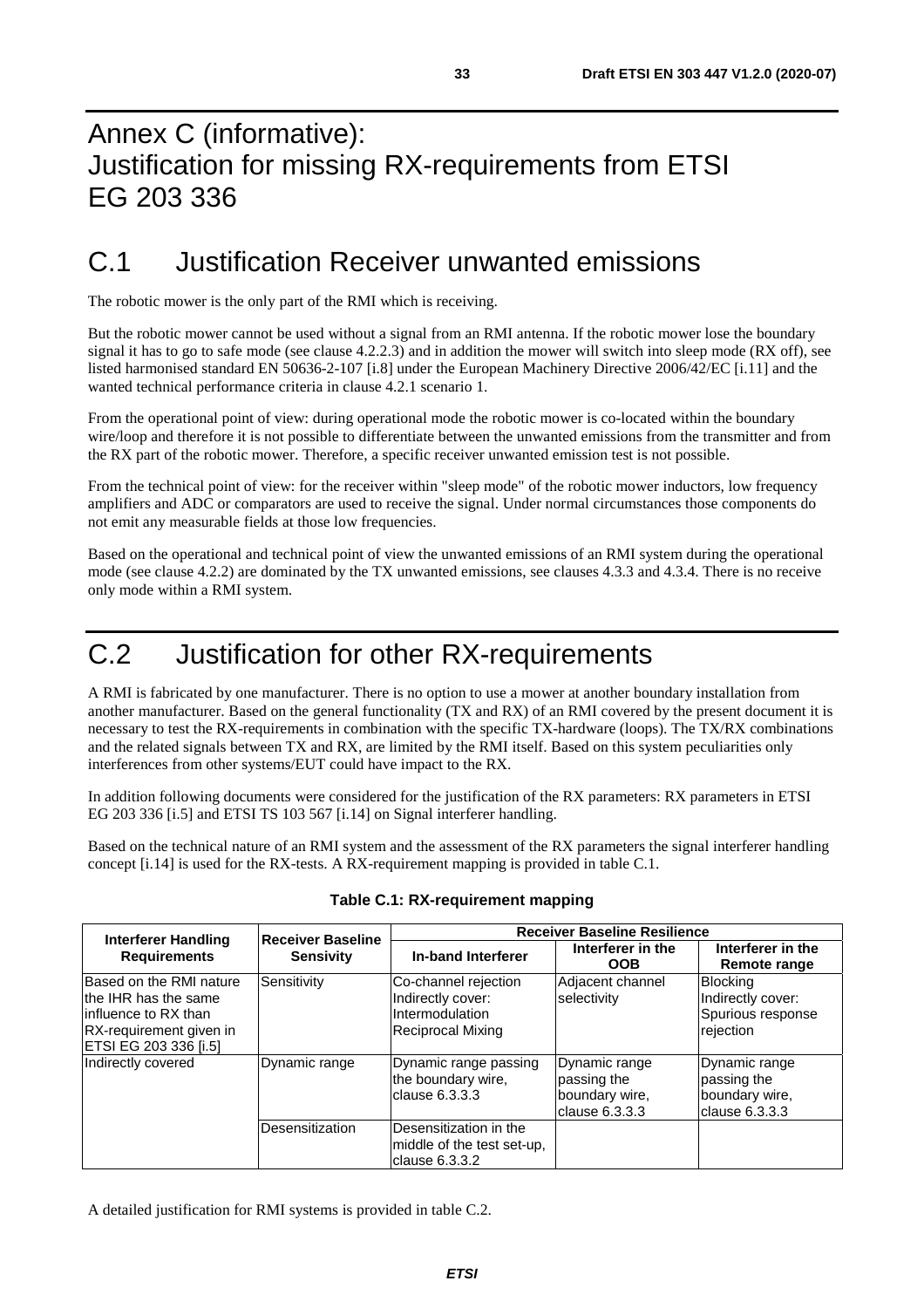| <b>Requirement from</b><br>ETSI EG 203 336 [i.5] | Applicable/tested                                                                                                             | <b>Comment</b>                                                                                                                                                                                                                                                                                                                                                                                                                                                                                                                                                                                                                                                                                                               |
|--------------------------------------------------|-------------------------------------------------------------------------------------------------------------------------------|------------------------------------------------------------------------------------------------------------------------------------------------------------------------------------------------------------------------------------------------------------------------------------------------------------------------------------------------------------------------------------------------------------------------------------------------------------------------------------------------------------------------------------------------------------------------------------------------------------------------------------------------------------------------------------------------------------------------------|
| Sensitivity                                      | Yes                                                                                                                           | See clause 4.4.2.                                                                                                                                                                                                                                                                                                                                                                                                                                                                                                                                                                                                                                                                                                            |
| <b>Blocking</b>                                  | Yes, interferer on the<br>Remote-band of the RX,<br>see clause 4.4.3                                                          | See clause 4.4.3 with the requirements in table 4; column named<br>"remote band signal" [i.10].                                                                                                                                                                                                                                                                                                                                                                                                                                                                                                                                                                                                                              |
| Co-channel rejection                             | Yes, interferer in the<br>in-band of the RX, see<br>clause 4.4.3                                                              | See clause 4.4.3 with the requirements in table 4; column named<br>"in-band signal".<br>Based on that there are lot of different TX signals (and related<br>RX-concepts) used for RMI systems it is not possible to specify a<br>generic test signal which is representative for all RMI systems. But<br>for RMI and the used technologies it is sufficient to check the effect<br>inside the receiver if a CW signal is used with the same energy than<br>another RMI and/or other inductive system nearby.                                                                                                                                                                                                                 |
| Adjacent channel<br>selectivity                  | Yes, interferer in the<br>OOB of the RX, see<br>clause 4.4.3                                                                  | Is covered in the blocking RX test (see clause 4.4.3) if the interfering<br>signals will be @ fc-/+OBW. In the Blocking test it is named as OOB<br>test.<br>Based on that there are lot of different TX signals (and related<br>RX-concepts) used for RMI systems it is not possible to specify a<br>generic test signal which is representative for all RMI systems. But<br>for RMI and the used technologies it is sufficient to check the effect<br>inside the receiver if a CW signal is used with the same energy than<br>another RMI and/or other inductive system nearby.                                                                                                                                             |
| Intermodulation                                  | Indirectly covered by<br>in-band test, see<br>clause 4.4.3.3, table 4                                                         | RMI are single carrier transmitters and receivers. Channel separation<br>is done using different period times (not same as frequency) or<br>CDMA. Therefore no intermodulation can happen.<br>But it can be noted that if an interference, based on the current radio<br>services and applications in the range below 30 MHz, an<br>Intermodulation effect in the OBW will take place it is not possible<br>that such "intermodulation" result will create more energy than a<br>direct interference by a "direct" signal from e.g. another RMI system<br>or other SRD.<br>Therefore an additional intermodulation requirement is not applicable,<br>the effect is covered by the in-band test, see table 4, clause 4.4.3.3. |
| Spurious response<br>rejection                   | Indirectly covered by<br>Remote-band test, see<br>clause 4.4.3.3, table 4                                                     | According to ETSI TS 103 567 [i.14]:<br>The spurious response rejection is a measure of the capability of the<br>receiver to receive a wanted signal without exceeding a given<br>degradation in to the presence of an unwanted signal at any<br>frequency at which a response is obtained. The frequencies of the<br>adjacent signals (channels) are excluded.<br>Based on the definition of this RX-requirement, the effect inside the<br>receiver is covered by the "interference test" at frequencies in the<br>Remote-Band (see clause 4.4.3.3, table 4) and the case that the test<br>will be performed in the scenario that the receiver with the largest<br>distance to the boundary, see clause 6.3.3.2.            |
| Dynamic range                                    | Indirectly                                                                                                                    | This requirement is indirectly covered by the two tests:<br>1) sensitivity in clause 6.3.2 (lowest signal present at the RX);<br>2) in clause 6.3.3.3, mower passing the boundary wire. At this<br>situation the highest receiving signal will be present at the RX.                                                                                                                                                                                                                                                                                                                                                                                                                                                         |
| Desensitization (In-band<br>signals)             | Indirectly covered by<br>Sensitivity test (see<br>clause 4.4.2) and<br>Interfering test in the in-<br>band (see clause 4.4.3) | This receiver effect is tested based on the Sensitivity (clause 4.4.2)<br>and see Co-channel rejection requirement, similar to in-band<br>interferer test (clause 4.4.3).<br>Both tests (Sensitivity and Co-channel) require that the receiver<br>inside the mower is working at "min" sensitivity level (middle of the<br>test garden).                                                                                                                                                                                                                                                                                                                                                                                     |
| Reciprocal Mixing                                | Indirectly covered by<br>in-band test, see<br>clause 4.4.3.3, table 4                                                         | Reciprocal mixing is an phenomena that depends on the mixer and<br>LO. Robotics mower work on baseband frequency without any<br>mixers, so Reciprocal Mixing could never happen inside RMI RX.<br>In addition it can be noted that if an reciprocal mixing effect will<br>happen, based on the effect of an noise increase in the OBW will<br>take place, it is not possible that such "noise increase" result will<br>create more energy than a direct interference by a "direct" signal<br>from e.g. another RMI system or other SRD.<br>Therefore an additional Reciprocal Mixing requirement is not<br>applicable, the effect is covered by the in-band test, see table 4,<br>clause 4.4.3.3.                            |

**Table C.2: RX-requirement justification**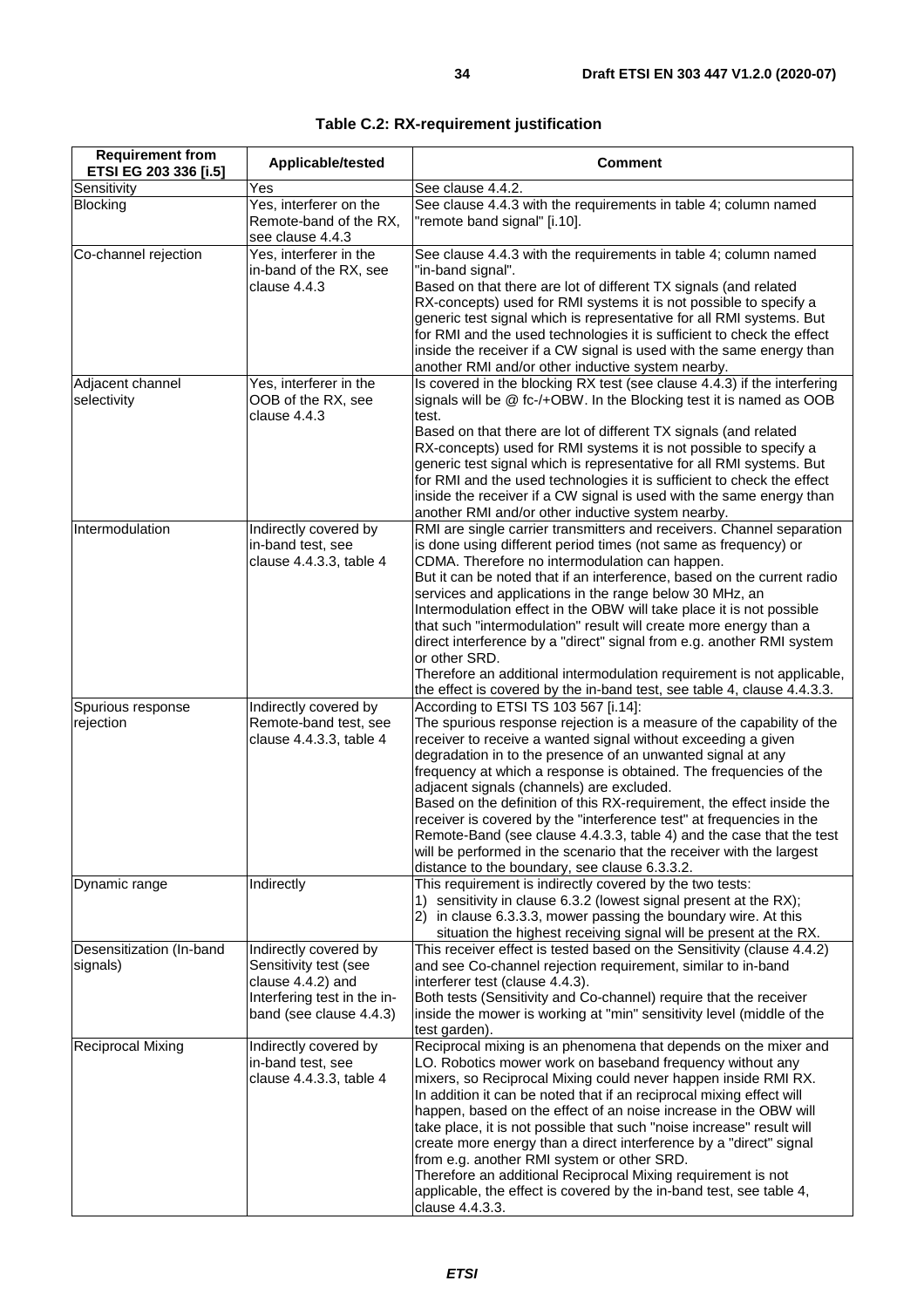## <span id="page-34-0"></span>Annex D (informative): TX spurious emission limit assessment below 9 kHz

TX spurious emissions below 9 kHz were discussed and evaluated during the revision work of ETSI EN 303 447 V1.1.1 to V1.2.1.

A proposal for spurious emission limit for < 9 kHz has been prepared based on the current knowledge of:

- the robotic mowers systems (ETSI EN 303 447 V1.1.1) and their known emissions; and
- the emission of the metal sensors below 9 kHz (ETSI EN 303 454 [\[i.10](#page-7-0)]).

The proposal/development of the proposal took in addition into account:

- Spurious requirement above 9 kHz.
- Possible sensitivity of measurement equipment.
- Human exposure limit.
- Discussions in ECC (WG FM and PT SRD-MG) on possible generic SRD regulation < 9 kHz.

The proposal is based on the extrapolation of the existing spurious limits for SRDs below 10 MHz to the band below 9 kHz (27 dBµA/m @ 10 m at 9 kHz descending 3 dB/oct). The proposal is summarized in tables D.1 and D.2 and it considers a reference bandwidth of 200 Hz.

ETSI TC ERM informend ECC with an Liasion Statement in June 2018 about this assessment/proposal. ECC answered in a positive way and the ETSI proposal will be considered during a future revision of CEPT/ERC/REC 74-01 [\[i.4](#page-7-0)].

| <b>Frequency</b> | <b>Existing TX spurious limits</b><br>in dBµA/m @ 10 m | New proposal starting at 100 Hz<br><b>TX spurious limits</b><br>in dBµA/m @ 10 m |
|------------------|--------------------------------------------------------|----------------------------------------------------------------------------------|
| 100 Hz           |                                                        | 46,57214152                                                                      |
| 500 Hz           |                                                        | 39,57270535                                                                      |
| 1 kHz            |                                                        | 36.55821227                                                                      |
| 5 kHz            |                                                        | 29,55877611                                                                      |
| 9 kHz            | 27                                                     | 27.0024953                                                                       |
| $10$ kHz         | 26,54178773                                            |                                                                                  |
| $19$ kHz         | 23,75036889                                            |                                                                                  |
| 50 kHz           | 19,54235156                                            |                                                                                  |
| 10 000 kHz       | $-3.5$                                                 |                                                                                  |

#### **Table D.1: Proposal TX spurious emissions for operating mode**

**Table D.2: Possible change in ERC REC 74-01 [[i.4](#page-7-0)], Annex 2 for inductive SRDs** 

| Magnetic field limits of CEPT/ERC/REC 74-01 at 10 m distance                             |                                           |             |  |
|------------------------------------------------------------------------------------------|-------------------------------------------|-------------|--|
| <b>State</b><br>Frequency 10 MHz $\leq$ f < 30 MHz<br>Frequency 100 Hz $\leq$ f < 10 MHz |                                           |             |  |
| Operating                                                                                | 46.5 dBuA/m at 100 Hz descending 3 dB/oct | -3,5 dBuA/m |  |
| Standby<br>25 dBµA/m at 100 Hz descending 3 dB/oct                                       |                                           | -3,5 dBuA/m |  |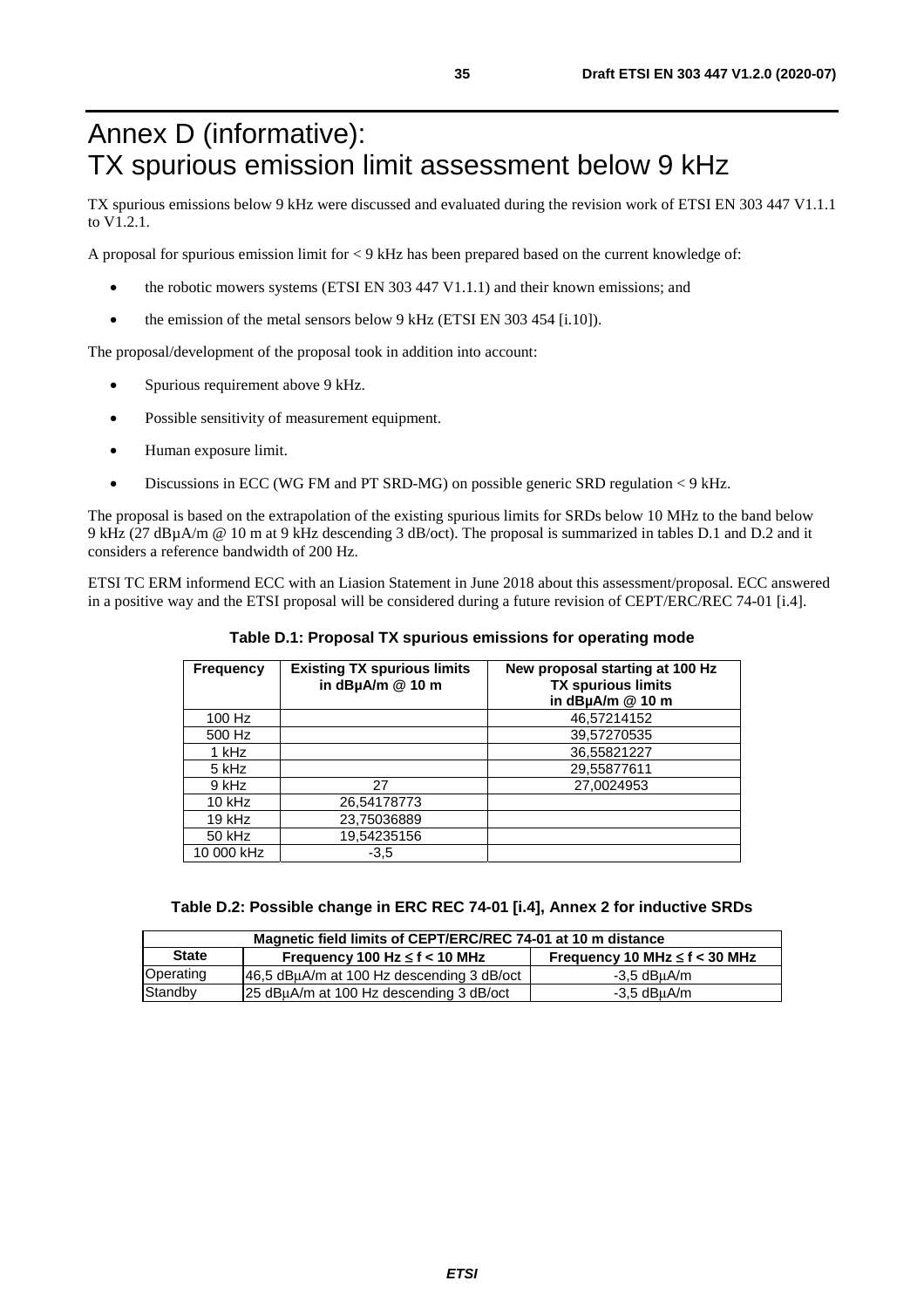<span id="page-35-0"></span>

| <b>Version</b> | Information about changes                                                                                                                                                                                                                                                                                                                                                                                                                                                                                                                                                                                                                                       |  |  |  |
|----------------|-----------------------------------------------------------------------------------------------------------------------------------------------------------------------------------------------------------------------------------------------------------------------------------------------------------------------------------------------------------------------------------------------------------------------------------------------------------------------------------------------------------------------------------------------------------------------------------------------------------------------------------------------------------------|--|--|--|
| 1.1.1          | First version of the present document to cover the essential requirements for RMI systems in the<br>frequency range below 148,5 kHz on article 3.2 of Directive 2014/53/EU [i.3].                                                                                                                                                                                                                                                                                                                                                                                                                                                                               |  |  |  |
| 1.2.1          | Focus to solve points raised in EC assessment; Ares(2017)5304326 - ETSI EN 303 447 (V1.1.1)<br>Main changes:<br>Clarification $TX$ emissions $<$ 9 kHz<br>$\bullet$<br>Clarification start frequency of 100 Hz<br>٠<br>Spurious emission requirement < 9 kHz<br>Clarification wanted performance requirement<br>$\bullet$<br>Antenna dimension restriction<br>$\bullet$<br>Conformance measurement procedures, clarification artificial antenna<br>٠<br>Clarification RX-requirements and related test<br>٠<br>New RX-test for sensitivity<br>$\bullet$<br>Alignment of reference measurement BW for spurious emissions with<br>$\bullet$<br>CEPT/ERC/REC 74-01 |  |  |  |